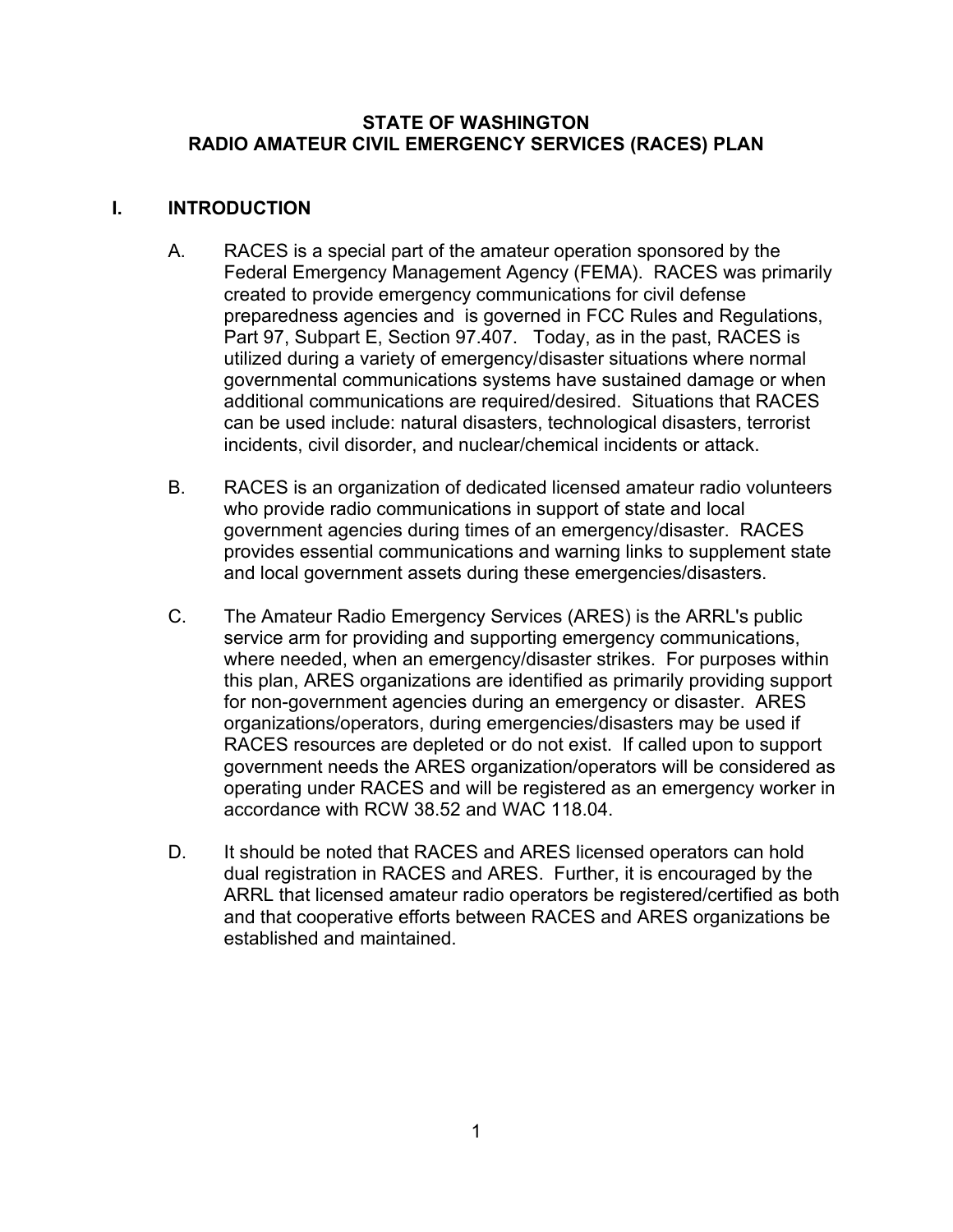### **II. PURPOSE**

The purpose of this plan is to provide guidance, establish responsibility, and ensure coordinated operations between State of Washington government officials (state/local) and the RACES organizations during times when there are extraordinary threats to the safety of life and/or property. Maximum benefits from the RACES organizations can be obtained only through careful planning which identifies the organizations, agencies, and individuals concerned and assigns a definitive role to each. This plan enables agencies and organizations having emergency responsibilities to include the RACES organizations in local emergency plans and programs.

This plan, though issued separately, will be considered as the Tab D to Appendix 1 (Telecommunications) to Emergency Support Function (ESF) 2 of the state Comprehensive Emergency Management Plan.

# **III. SCOPE**

The focus of this plan will address the responsibilities and procedures that the state Emergency Management, State RACES Officer, local emergency management offices, and local RACES Officers/organizations have for utilizing amateur radio during region or statewide emergencies/disasters in support of state government agencies and others. Possible missions will be identified for use of local RACES organizations in support of state government agencies/others located within a local jurisdiction. These missions should be included in local RACES operations plans.

# **IV. AUTHORITY**

- A. Federal Communications Commission Rules and Regulations, Part 97 subpart E, section 97.407 addresses RACES.
- B. FEMA Civil Preparedness Guide (CPG) 1-15, dated March 1991, titled: Guidance for Radio Amateur Civil Emergency Service

### **V. ORGANIZATION**

A. Per CPG 1-15, the state and local Emergency Management Directors (or designated representative) appoints, in writing, a reliable amateur radio operator to serve as the RACES Officer. In cooperation with the ARES, the Washington Section Emergency Coordinator's (SEC) are appointed as Assistant State RACES Officers and the District Emergency Coordinators (DEC) are appointed as RACES Region Coordinators.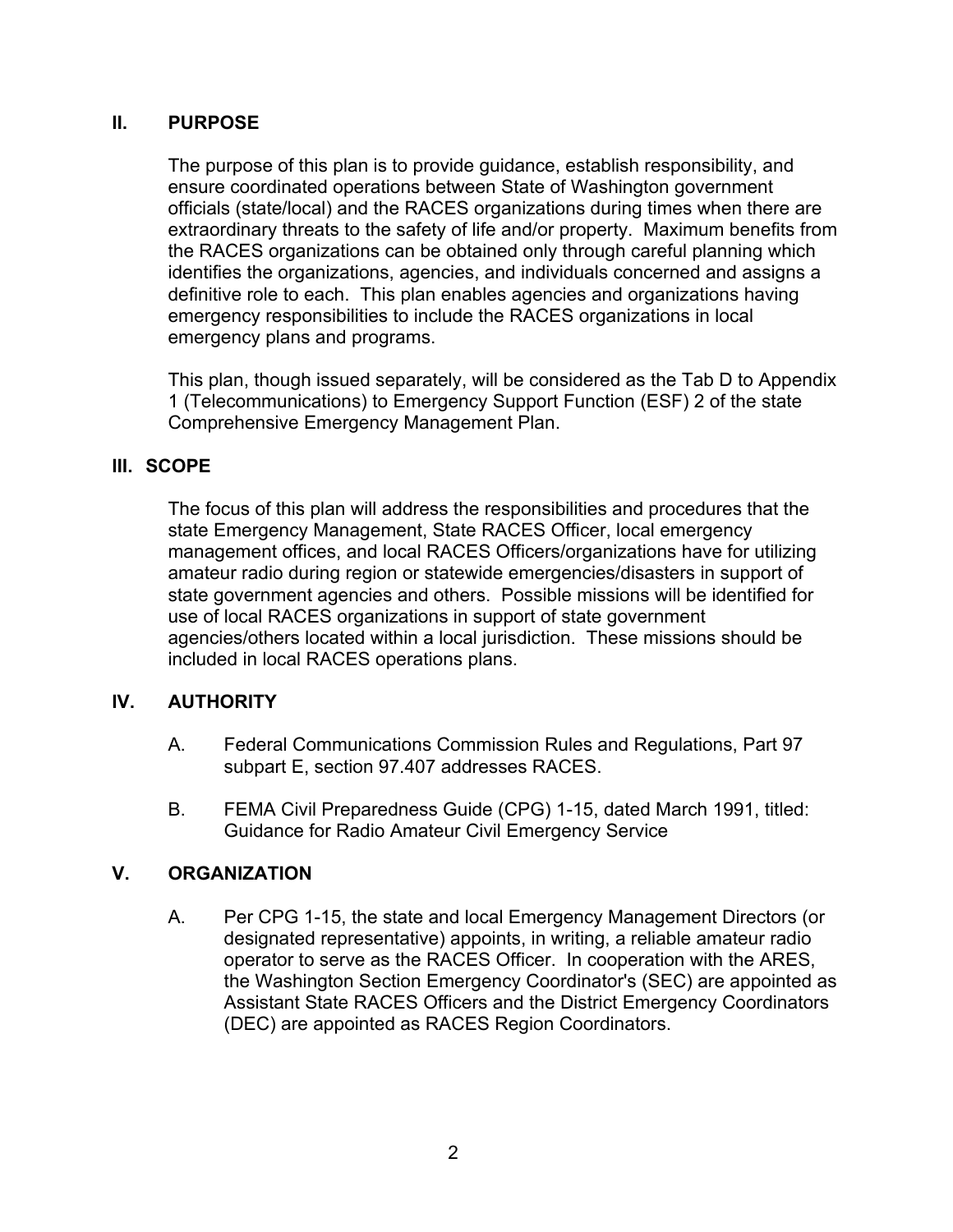- B. The RACES Officer serves as the liaison between the RACES organization and the emergency management director, recruits members for the organization, and develops plans for the employment of the organization in support of the government agencies, which it serves.
- C. The RACES organization consists of volunteers who possess a valid FCC Amateur Radio Operator License. Additionally, RACES participants shall be registered as emergency workers with the state or local emergency management office they primarily support.
- D. ARES organizations may serve as RACES organizations as long as the requirements identified in CPG 1-15 are met. All amateur radio organizations and/or individual operators within the state are encouraged to participate in the RACES program within respective jurisdictions.

# **VI. CONCEPT OF OPERATIONS**

- A. Should the need arise, the state's Director, Emergency Management, based on this plan, may request the use of available volunteer communications equipment and personnel.
- B. The Director, through the Telecommunications and Warning Program Manager, will contact the State RACES Officer and request that the RACES organization supporting the state Emergency Operations Center (EOC) bring up communications links between needed locations.
- C. Once contacted, the State RACES Officer will implement this plan in coordination with the RACES Region Coordinators and local RACES Officers. Amateur radio, through RACES organizations/operators, should be prepared to support the following tasks/missions at the state and local levels:
	- 1. Back-up emergency direction and control communications between the state EOC and local government Emergency Operations Centers (EOC).
	- 2. Back-up direction and control communications within local jurisdictions.
	- 3. Warning communications between state and local government agencies.

4. Back-up emergency communications between a state agency

headquarters and its respective district/region/area headquarters. Back-up emergency communications between district/region/area headquarters and field units where communications are limited or non-existent.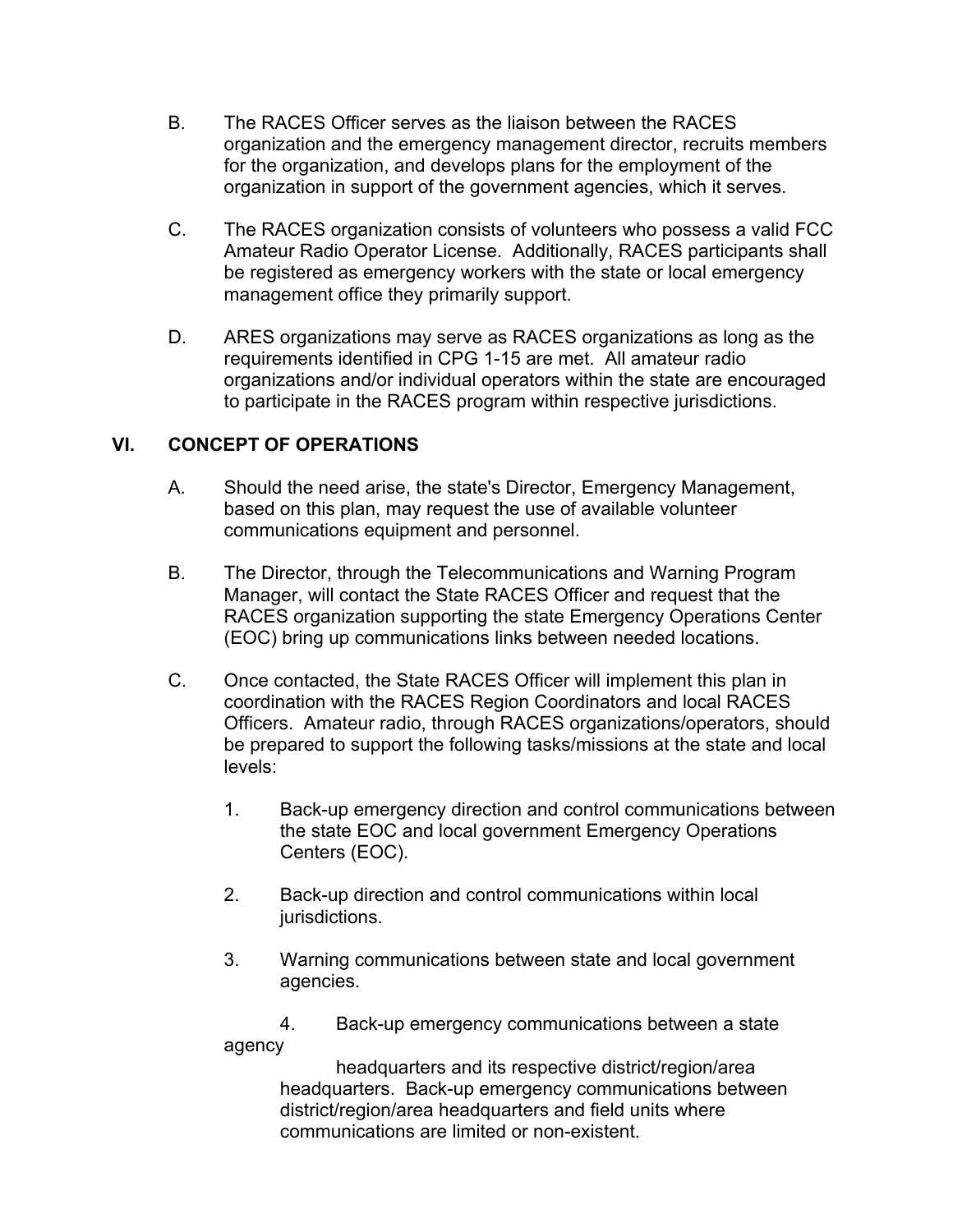- 5. Communications between the state EOC, local EOC, and respective designated staging areas and base camps.
- 6. Back-up emergency communications between the state EOC, FEMA Regional Operations Center (ROC), and the FEMA Disaster Field Office (DFO).
- 7. Back-up emergency communications for federal agencies (i.e. US Forest Service, Department of Energy and others), as needed.
- 8. Communications and video (if available) support, as needed, for conduct of search and rescue operations, damage assessment, or other state and local government assigned tasks.
- 9. Emergency communications for shelters, emergency worker centers, sheriff and police departments, sheriff/police/fire dispatch centers, 9-1-1 centers, fire departments/districts, and other requirements designated by the local emergency management office.
- D. When activated to conduct the above tasks/missions, RACES organizations/operators will be employed in the network levels depicted in Annex A, Network Levels.
- E. Network and frequency assignments are identified at Annex A, Appendix 3, Network Assignment and Frequencies. Message traffic should be sent/received using the message form in Annex B, Message Form.
- F. Should additional amateur radio resources be needed for the above tasks/missions, requests for resources should be made through the State EOC per Annex C, Communications Resources and Personnel Order.
- G. This plan recognizes that amateur radio, primarily through ARES organizations/operators, will continue to support requirements for American Red Cross, hospitals, the business community, other nongovernment agencies, and the general public. If needed, the State RACES Officer will coordinate with the ARES SEC's and DEC's for employment of ARES organizations to support possible requirements identified above.

# **VII. RESPONSIBILITIES**

- A. Local Emergency Management/Services Organizations are responsible for:
	- 1. Ensuring a RACES Officer is appointed.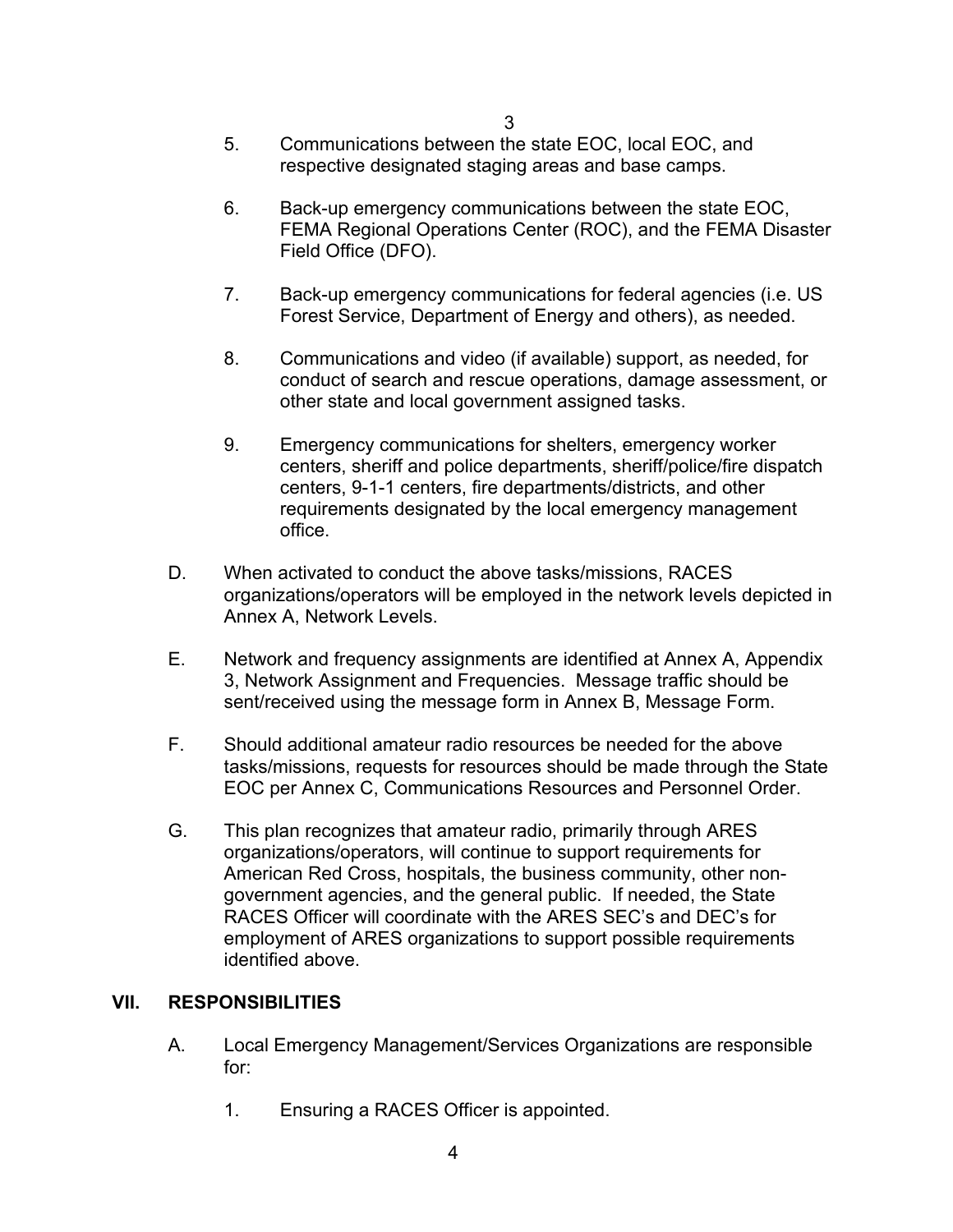- 2. Developing and implementing a RACES plan for the employment of amateur radio within the jurisdiction. The local RACES plan should complement the state plan.
- 3. Maintaining, at the local EOC, a RACES radio station capable of communicating on appropriate and assigned amateur frequencies used within the state and local jurisdiction for emergency communications.
- 4. Being prepared to provide amateur radio communications to state, federal, and other organizations located within the jurisdiction.
- 5. Preparing, submitting to state EMD, and maintaining an Amateur Radio Resource List (Annex C, Appendix 1) of amateur radio personnel who are available to support emergency communications missions away from home jurisdiction.
- 6. Being prepared to receive traffic from the general public (licensed independent stations) over local emergency nets.
- B. State Emergency Management, State RACES Officer shall be responsible for:
	- 1. Maintaining and executing this plan as needed. Identifying and coordinating the operation of amateur networks to support the operational requirements identified above.
	- 2. Identifying and designating the RACES Region Coordinator and Region Net Control Station. Ensuring designated stations are prepared to assume role as the State NCS.
	- 3. Supervise the operation of the RACES radio station located in the state EOC. Ensuring that operators are trained and exercised on the equipment.
	- 4. Coordinating with local RACES Officers, ARES SEC, and/or ARES DEC the use of local amateur operators and equipment in support of state government agencies, federal agencies, and others located within a local jurisdiction. ARES organizations, which are employed to support above agencies, will be considered as RACES.

### Annexes:

- A. Network Levels
- B. Message Form
- C. Requests for Resources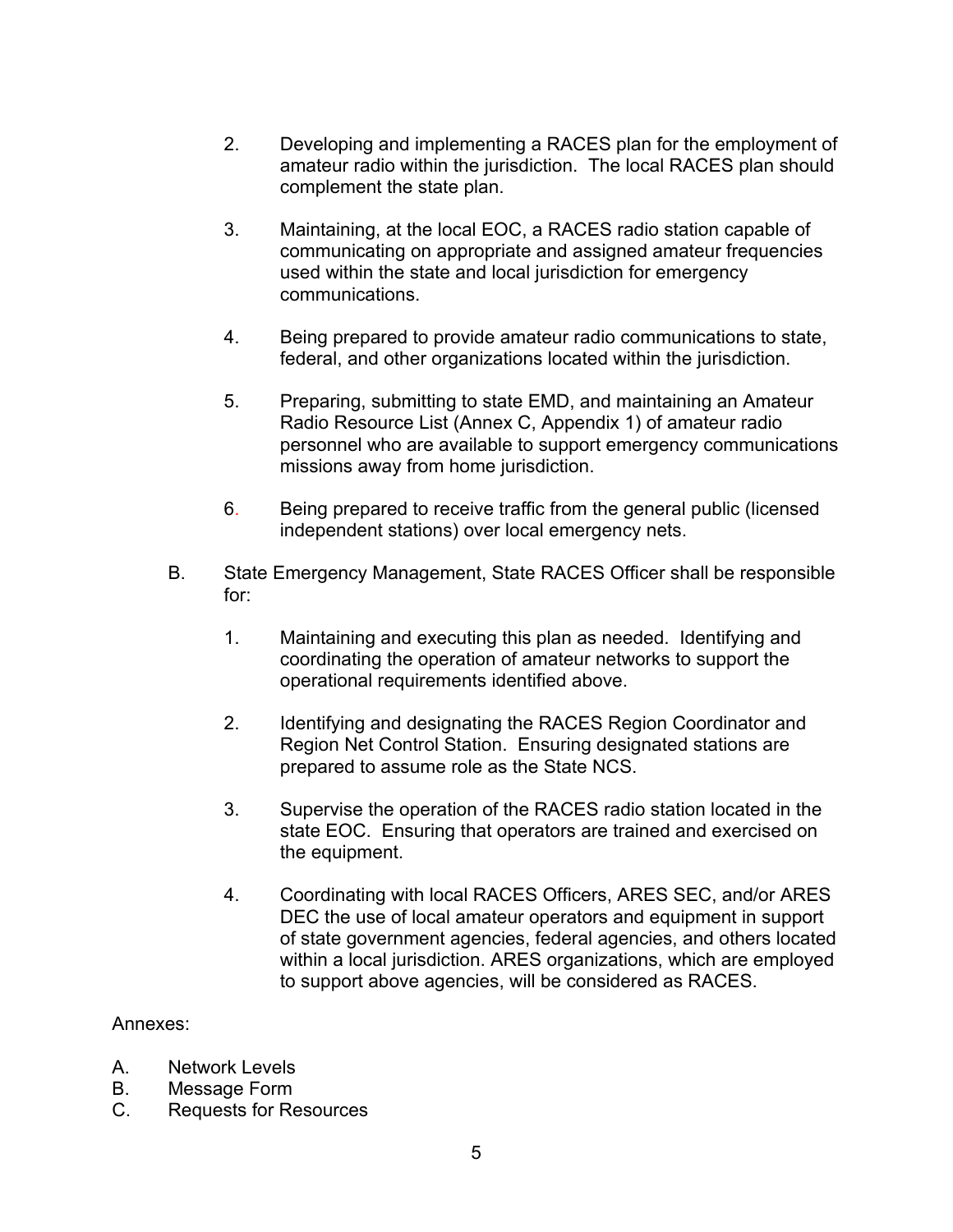# **ANNEX A (NETWORK LEVELS) TO STATE RACES PLAN**

## **I. PURPOSE**

The purpose of this annex is to describe and provide guidance on the implementation of the state and local level networks using amateur radio.

### **II. NETWORK LEVELS**

For purposes of network management and control, state and local network levels will be established, as needed, to ensure emergency back-up communications are planned/coordinated for and are available to support emergency/disaster operations of the state. Three network levels at both the state and local level have been identified and are defined below.

- A. State Level
	- 1. State Command 1 (CMD 1) As depicted at Appendix 1 the CMD 1 network provides communications between the State Net Control Station (NCS), State EOC, the nine (9) Region NCS's, and County EOC's identified at Appendix 3.
	- 2. State Command 2 (CMD 2) As depicted at Appendix 1 the CMD 2 network provides emergency back-up communications between a state agency headquarters and their respective district/region offices.
	- 3. State Command 3 (CMD 3) As depicted at Appendix 1 the CMD 3 network provides emergency back-up communications between state agency district/region offices and their units/elements deployed in the field which are supporting the emergency/disaster. CMD 3 will be the network for providing emergency communications for federal agencies, as needed and requested.
- B. Local Level
	- 1. Local Operations 1 (OPS 1) As depicted at Appendix 2 the OPS 1 network provides communications between the Region NCS and the county EOC's within respective regions.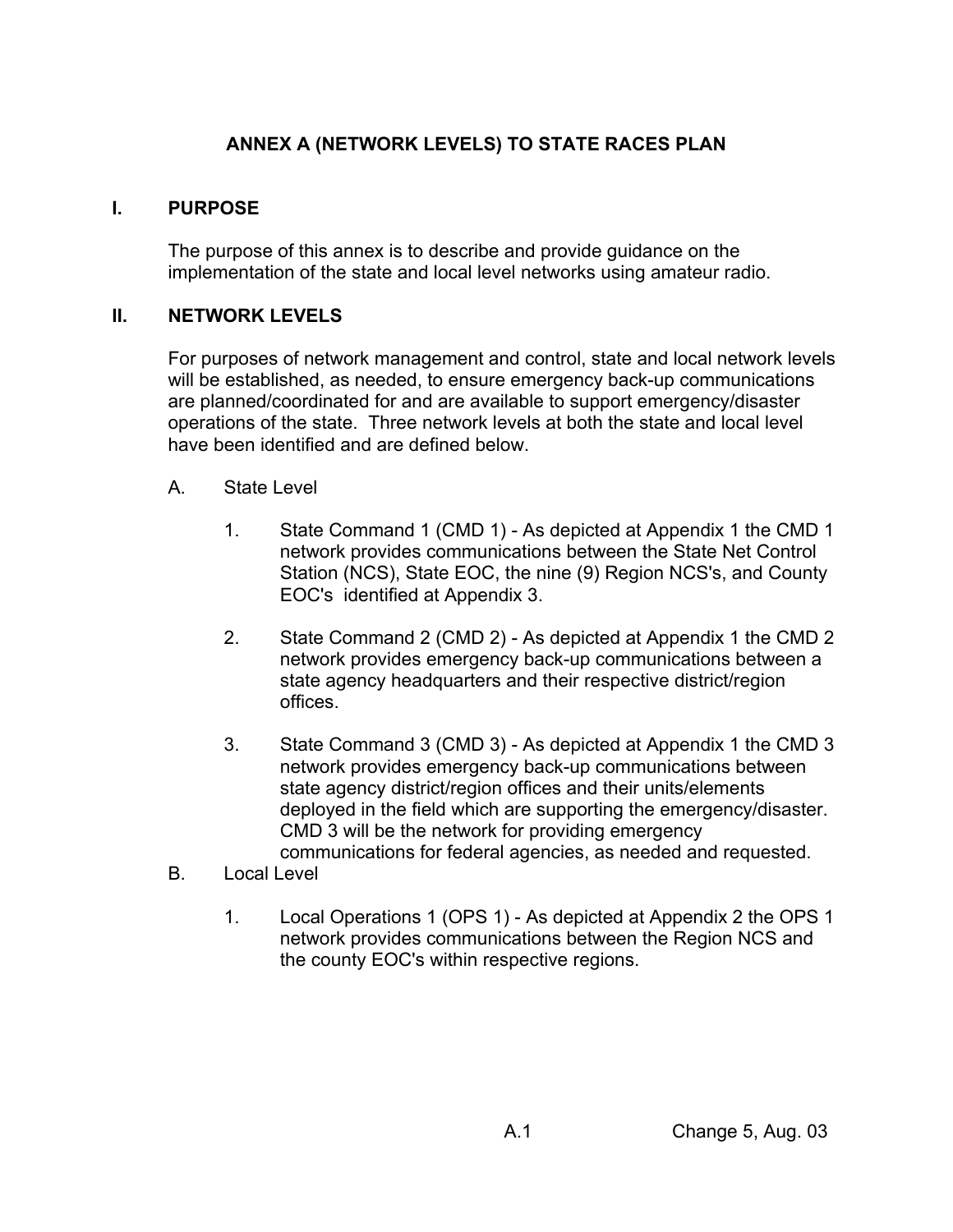- 2. Local Operations 2 (OPS 2) As depicted at Appendix 2 the OPS 2 network provides emergency back-up communications between the county EOC, respective local jurisdictions (cities), and county agencies/districts/command posts (i.e. Sheriff, fire department/district, 9-1-1 Center, public works department, staging areas/base camps, incident command post, and other government offices).
- 3. Local Operations 3 (OPS 3) As depicted at Appendix 2 the OPS 3 network provides emergency back-up communications between county agencies/districts/command posts and city EOC's and their respective units/elements that are in the field supporting emergency/disaster operations.

### **III. CONCEPT OF OPERATIONS**

- A. Upon activation of the State EOC RACES station, the CMD 1 nets to affected region(s) will be established.
- B. The State EOC RACES Officer will coordinate with RACES Region Coordinators and/or local RACES officers and have established, the CMD 2 and 3 nets to support state agencies with emergency communications, as needed.
- C. Region(s) NCS's will establish OPS 1 nets with affected counties and other government agencies, as needed.
- D. County and City EOC's will establish respective OPS 2 and 3 nets, as needed.

### **IV. RESPONSIBILITIES**

- A. State Emergency Management
	- 1. State RACES Officer
		- a. As directed, activate and supervise the operation of the RACES station at the state EOC and the out-stations that will serve as traffic relay stations on the CMD nets as required.
		- b. Coordinate emergency communications for a state agency headquarters and ensure CMD 2 and 3 networks are activated as needed.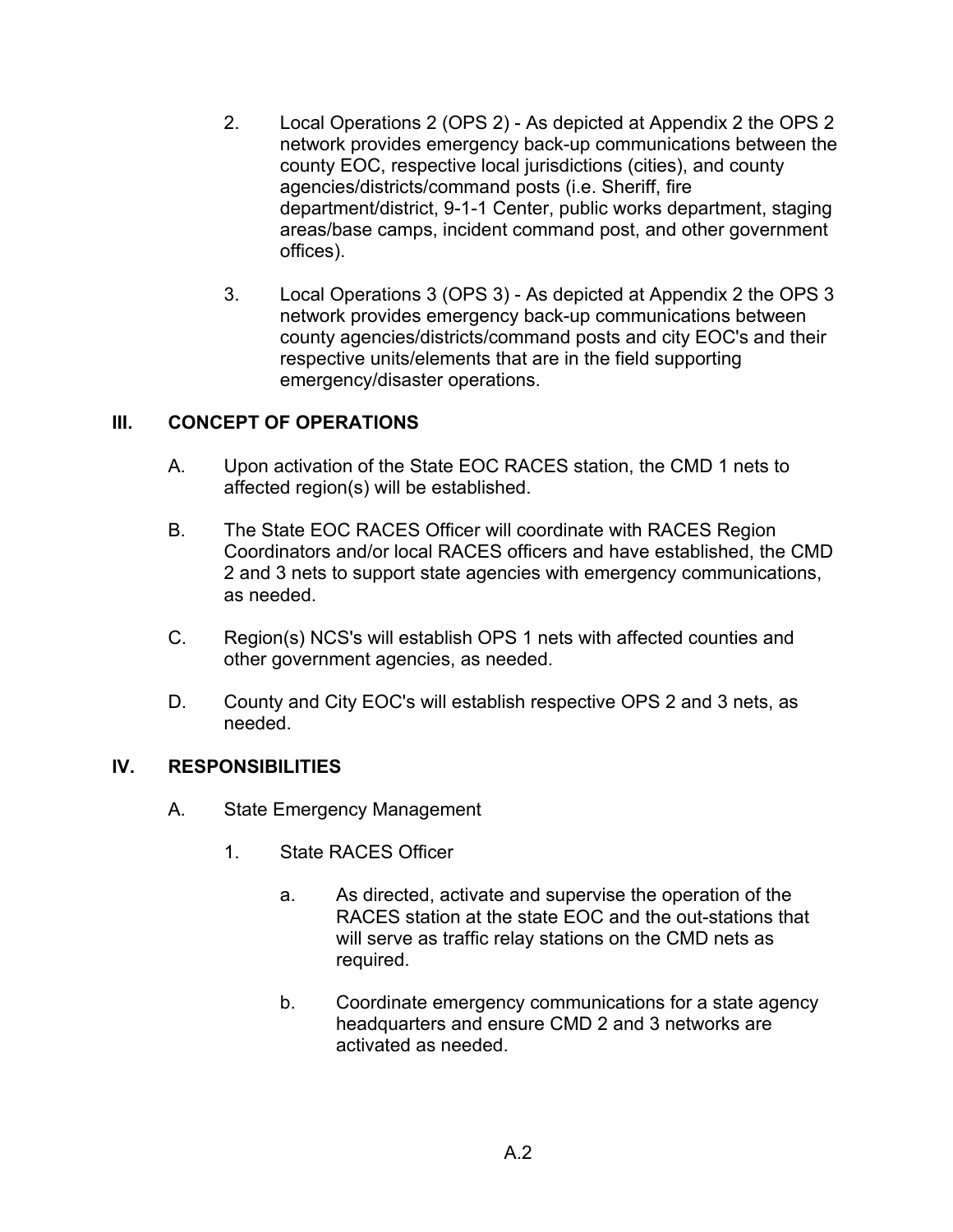c. Coordinate requests from the regions/counties for amateur radio resources (operator/equipment) that may be needed to augment local operations.

- 2. State RACES Station
	- a. Monitor CMD 1 nets on primary amateur frequencies listed in Appendix 3 and guard the primary Washington Emergency Net HF frequency.
	- b. Monitor CMD 2 nets, as required. Identify stations that serve as the NCS's for the CMD 3 nets, as needed.
	- c. Send and receive message traffic for the State EOC using standard message handling procedures.
- 3. State Net Control Station (NCS)
	- a. Serve as Net Control Station (NCS) of the CMD 1 network. Manage and control traffic in accordance with standard net control station procedures.
	- b. Direct the movement of traffic according to precedence as needed between the regions and to the state EOC. Annex B, General Message Form defines a timeframe for processing traffic.
	- c. Identify and designate the primary and alternate frequencies (HF, 2-meter, other) to be used on CMD 1 network.
- 4. RACES Region Coordinator
	- a. As directed, activate and supervise the operation *of* the station identified to serve as the Region Net Control Station (NCS) of the OPS 1 net as required.
	- b. Assist the State RACES Officer in identifying and establishing CMD 2 and 3 network stations located within the region.
	- c. Assist the State RACES Officer and local jurisdiction RACES Officer in identifying amateur resources within the region that may be needed to augment local operations.
	- d. Assist local jurisdiction RACES Officers and organizations in the development of local RACES plans to support OPS 2 and OPS 3 nets*.*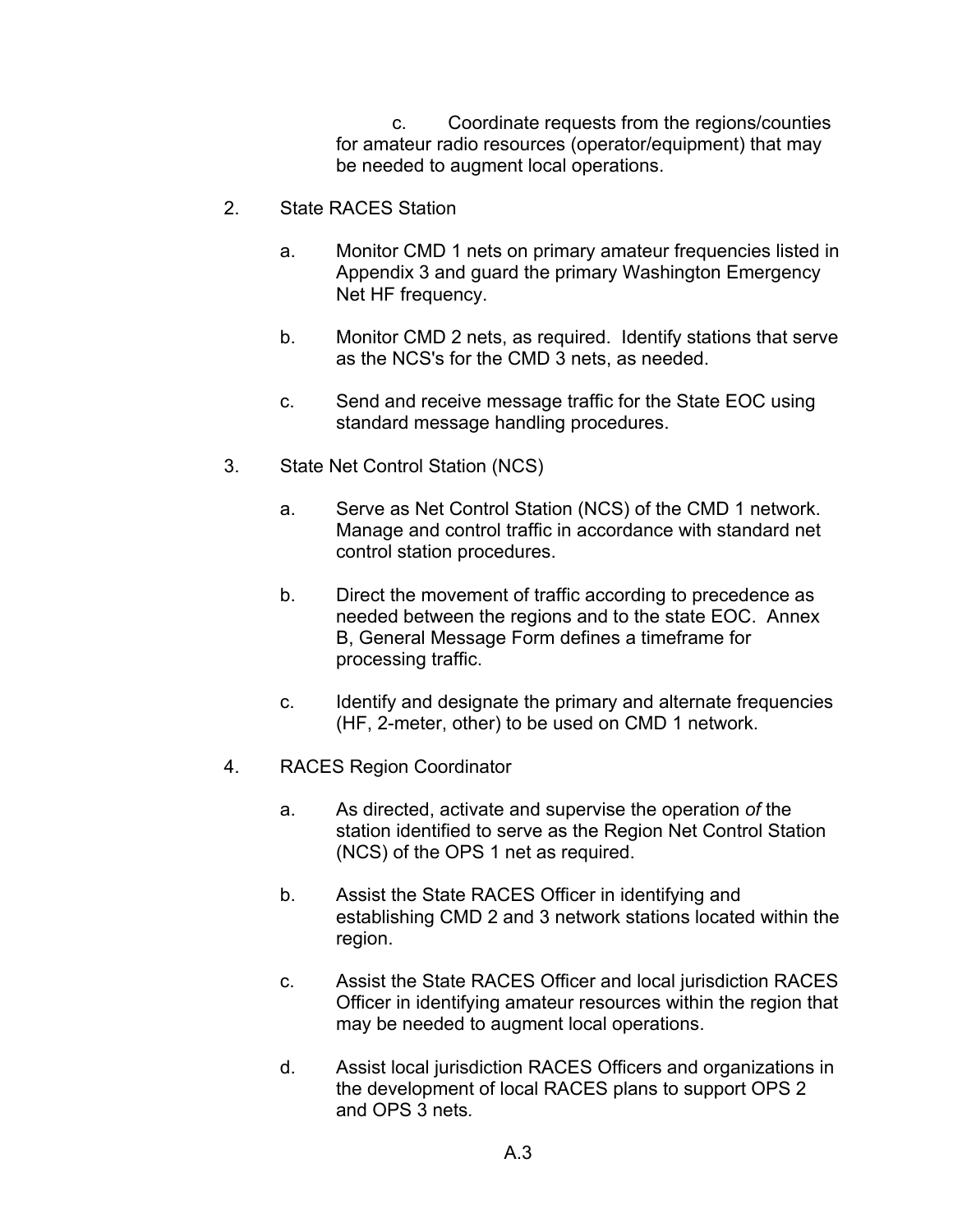- 5. Region Net Control Station (NCS)
	- a. Serve as Net Control Station (NCS) of the OPS 1 network. Assist in transmitting "Priority" traffic as needed within the region and to the state. Annex B, General Message Form defines a timeframe for processing traffic.
	- b. Monitor and serve as a relay on the state CMD 1 net for County EOC's which are not able to or are having difficulties in contacting the State EOC to pass "Emergency" traffic. "Emergency" traffic are those messages where lives are gravely impacted/endangered and a response is required immediately or within a timeframe to ensure that lives are no longer further endangered. Annex B, General Message Form defines a timeframe for processing priority and emergency traffic.
	- c. Identify and designate the primary and alternate frequencies (HF, 2-meter, other) to be used on respective OPS 1 network. Upon identification of frequencies, the Region NCS will provide assignment to the State RACES Officer.
	- d. Serve as NCS of the state CMD 1 network, when designated by the State RACES Officer.
	- e. Manage and control traffic in accordance with prescribed net control station procedures.
- B. County/City Emergency Management
	- 1. RACES Radio Officer
		- a. As directed, activate and supervise the operation of the RACES station at the county/city EOC.
		- b. Assist respective local jurisdictions and county agencies/districts/command posts in establishing OPS 3 networks.
		- c. Coordinate and submit requests for amateur radio resources that may be needed to augment local operations to the State Emergency Management Division office.
	- 2. County/City EOC RACES Station
		- a. Identify and designate the primary and alternate frequencies (HF, 2-meter, other) to be used on respective OPS 2 and 3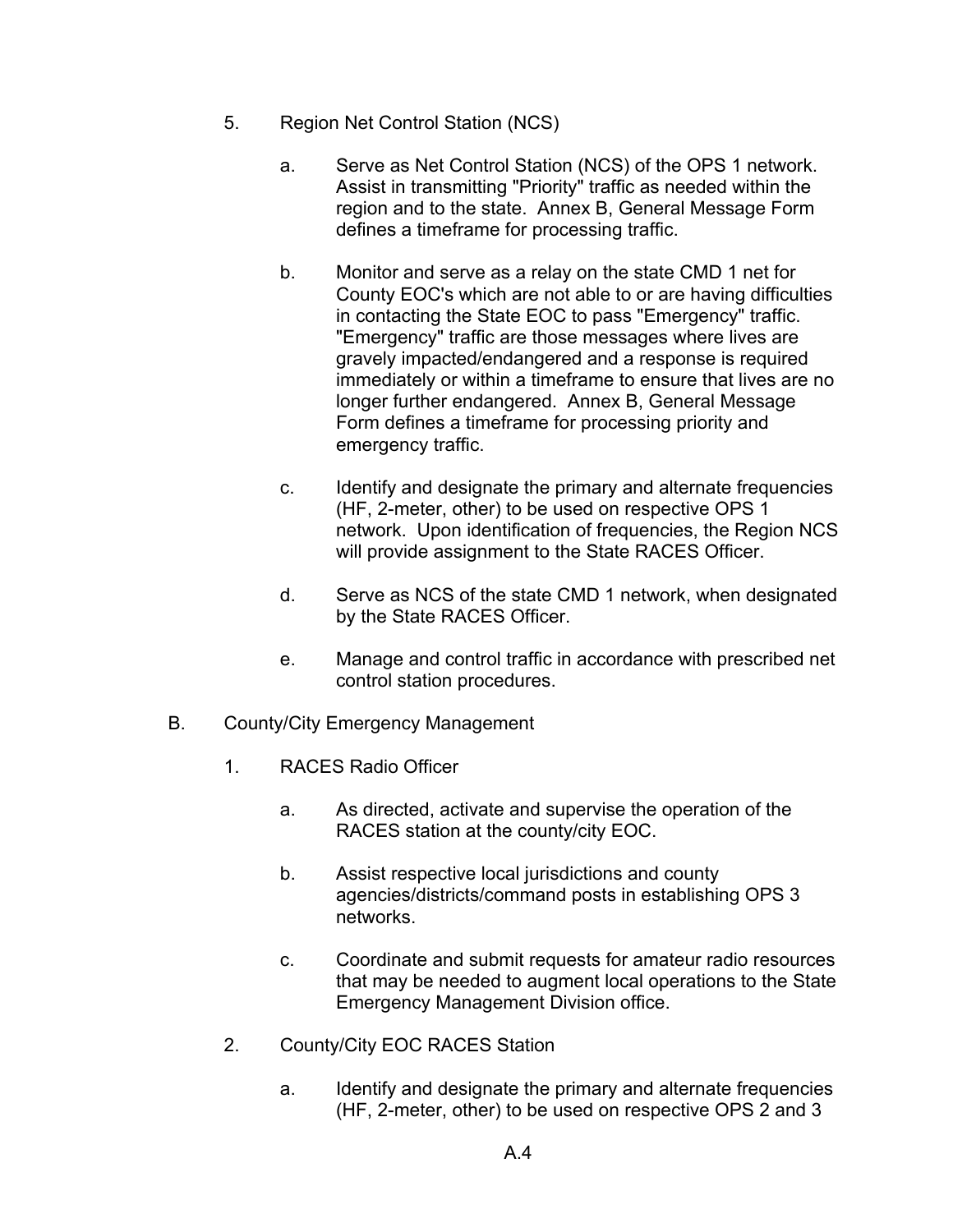nets. Upon identification of frequencies, provide assignment to the Region Coordinator and State RACES Officer.

b. Send and receive message traffic for the county EOC using standard message handling procedures.

### **V. COORDINATING INSTRUCTIONS**

- A. Network assignments and frequencies are at Appendix 3. Use of the HF frequencies by OPS 1 through OPS 3 networks within affected areas must be coordinated by respective net control stations.
- B. When transmitting/receiving traffic, stations should use the message form identified at Annex B. The form may be reproduced locally.
- C. Requests for amateur radio resources (operators/equipment) to augment/supplement local resources should be submitted to the State Emergency Management Division, State Emergency Operations Officer (SEOO) using the form at Annex C, Communications Resources and Personnel Order.

Appendices:

- 1 State Level Networks (CMD 1 3)
- 2 Local Level Networks (OPS 1 3)
- 3 Network Assignments and Frequencies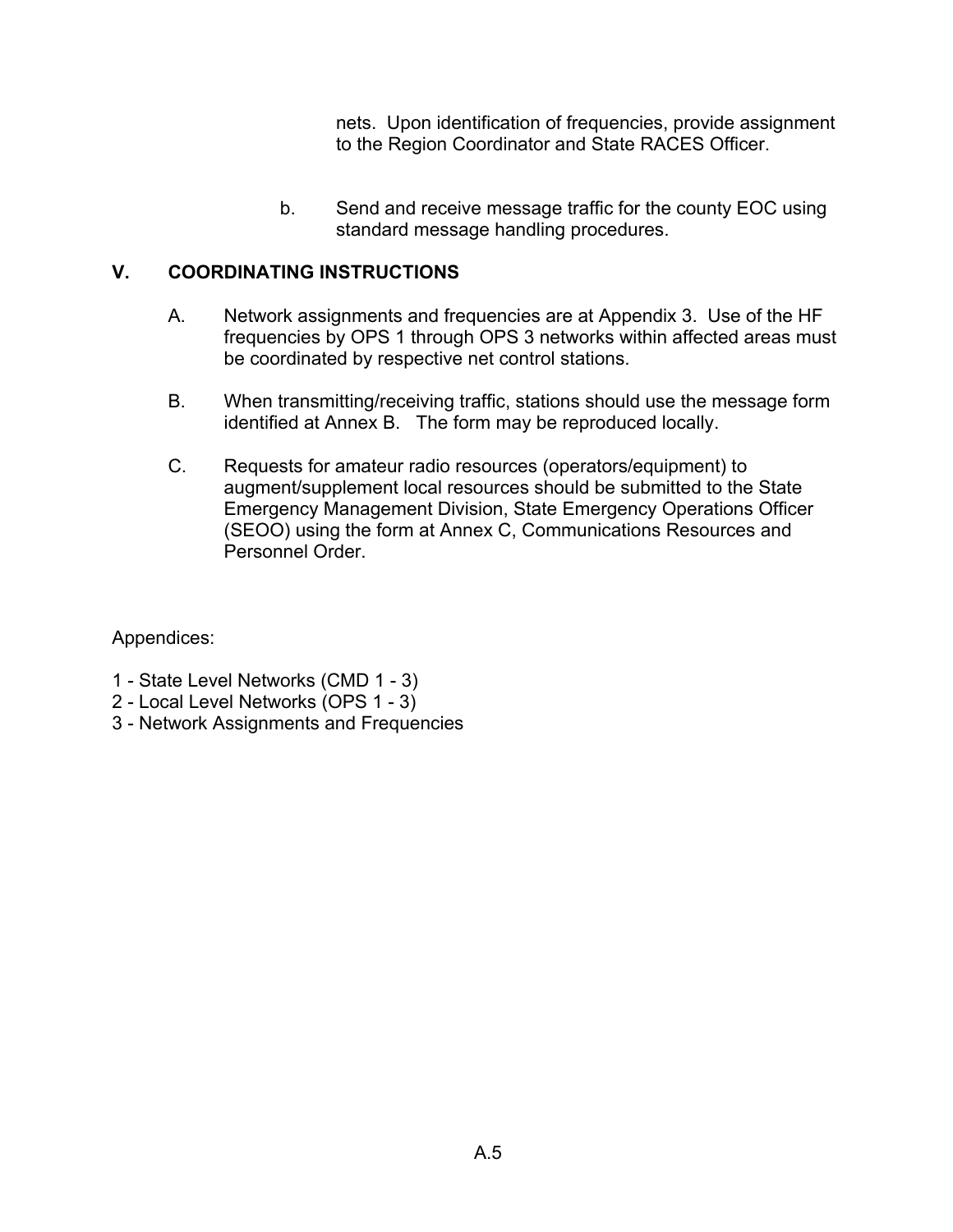



**NOTE: COUNTY EOC ON CMD 1 TO PASS "EMERGENCY" TRAFFIC ONLY. MAY PASS "PRIORITY" TRAFFIC IF REGION NCS IS NOT ABLE TO RELAY.**

A.1.1 **APPENDIX 2 – LOCAL LEVEL NETWORKS**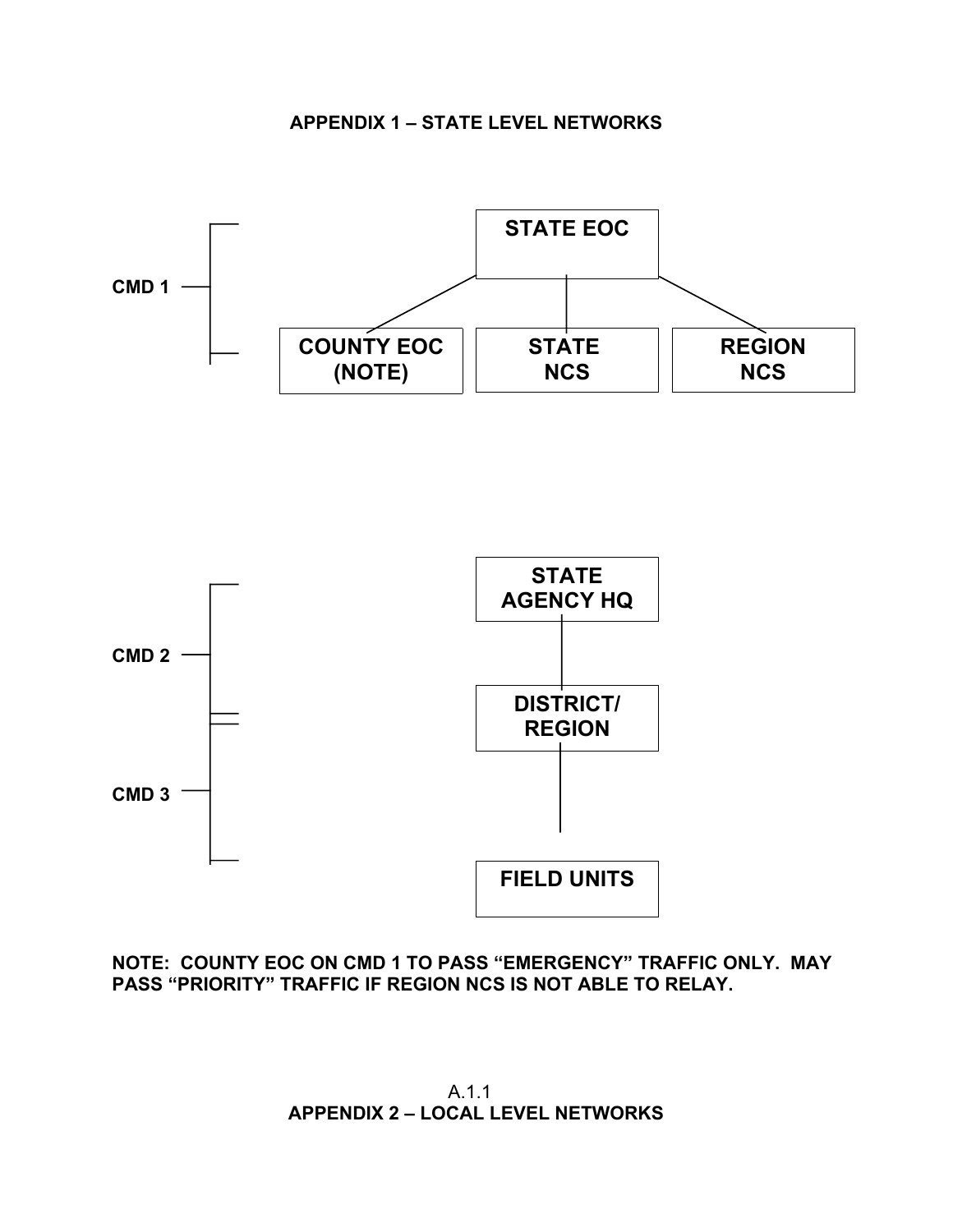

A.2.1

# **APPENDIX 3 - NETWORK ASSIGNMENT & FREQUENCIES**

**I. STATE LEVEL**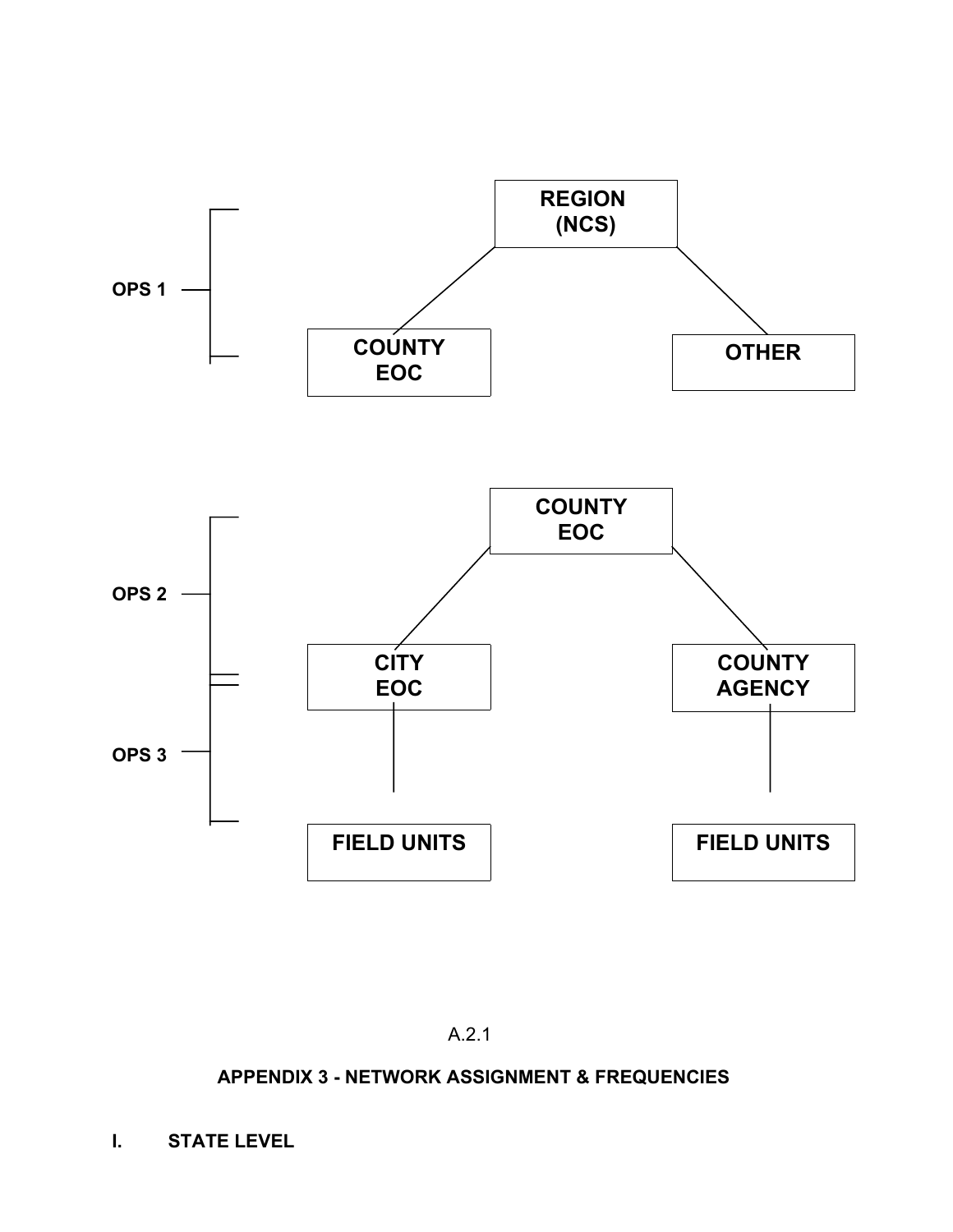A. Command 1 (CMD 1). The CMD 1 network will be comprised of the following stations:

State EOC State NCS RACES Region 1 (NCS) RACES Region 2 (NCS) RACES Region 3 (NCS) RACES Region 4 (NCS) RACES Region 5 (NCS) RACES Region 6 (NCS) RACES Region 7 (NCS) RACES Region 8 (NCS) RACES Region 9 (NCS) County EOC's

Primary Frequency: 3.985 MHz HF Packet: 3.624 MHz

B. Command 2 and 3 (CMD 2/CMD 3). CMD 2 and 3 networks will be comprised of stations identified to provide support to the following:

State Agency Headquarters (NCS for CMD 2) State Agency District/Region Office (NCS for CMD 3) State Agency District/Region field units/command posts

HF frequency to use on CMD 2 and 3 networks will be assigned from the list of frequencies in Paragraph III. The State EOC NCS and appropriate Region NCS will serve as NCS of CMD 2 and 3 networks, if needed.

A.3.1 Change 5, Aug. 03

# **II. LOCAL LEVEL**

A. Operations 1 (OPS 1). OPS 1 networks will be comprised of the following stations within the region. The RACES regions coincide with the Region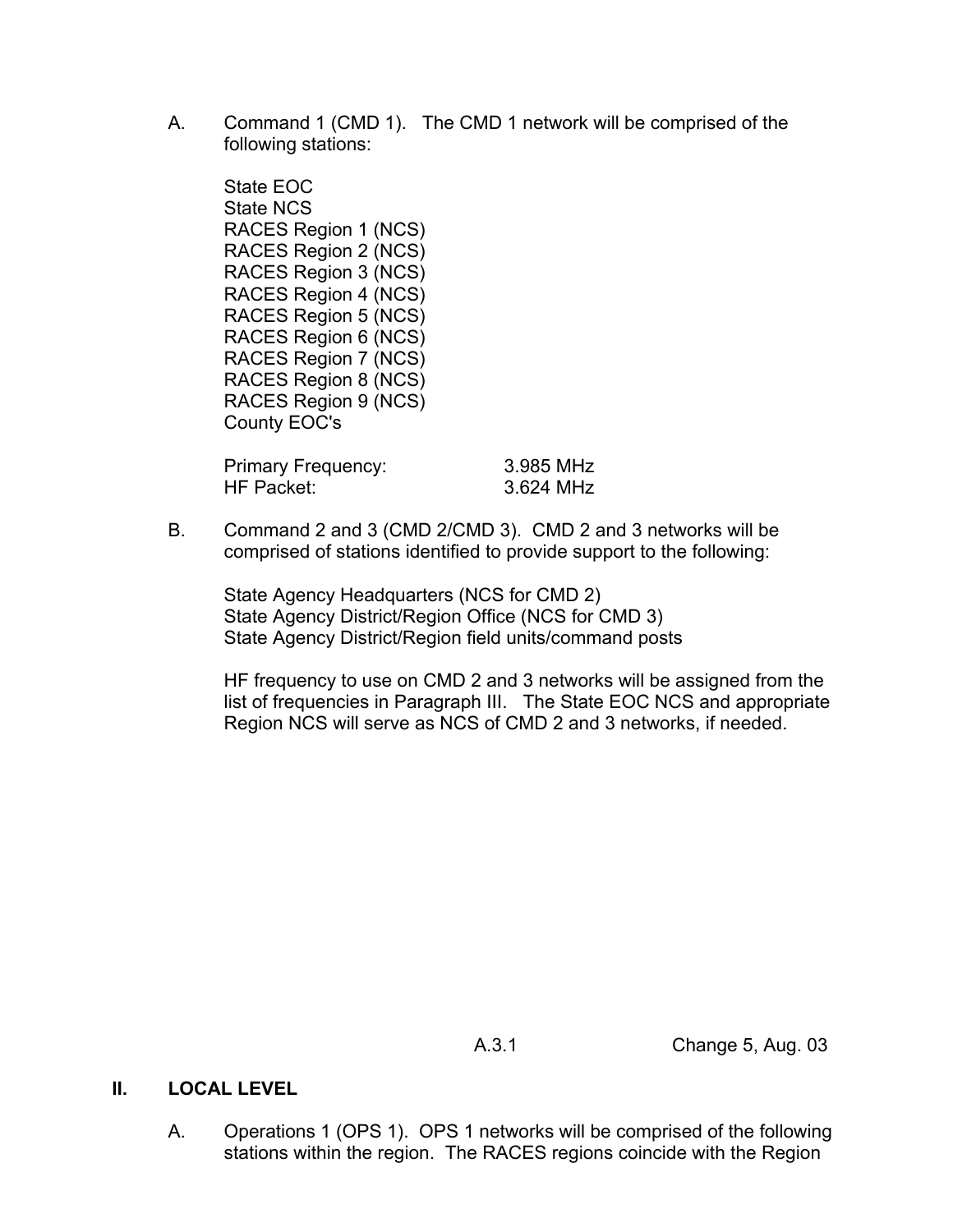Homeland Security Coordination Districts.

1. RACES Region 1

Island County EOC San Juan County EOC Skagit County EOC Snohomish County EOC ESCA EOC Whatcom County EOC

2. RACES Region 2

Clallam County EOC Jefferson County EOC Kitsap County EOC

3. RACES Region 3

Grays Harbor County EOC Mason County EOC Lewis County EOC Pacific County EOC Thurston County EOC

4. RACES Region 4

Clark County EOC Cowlitz County EOC Skamania County EOC Wahkiakum County EOC

5. RACES Region 5

Pierce County EOC

6. RACES Region 6

King County EOC

A.3.2 Change 5, Aug. 03

7. RACES Region 7

Chelan County EOC Douglas County EOC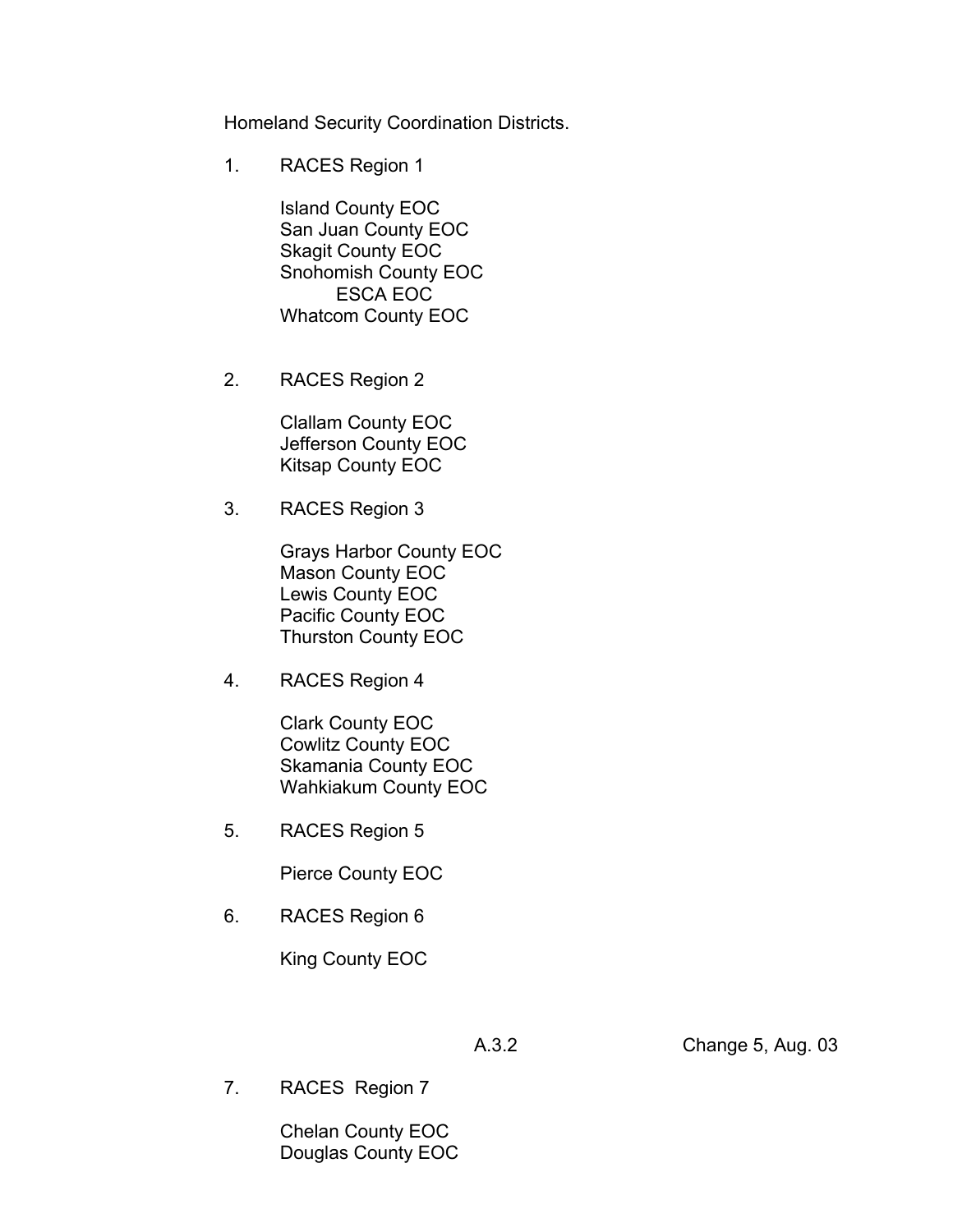Grant County EOC Kittitas County EOC Okanogan County EOC

8. RACES Region 8

Benton County EOC Franklin County EOC Klickitat County EOC Walla Walla County EOC Yakima County EOC

9. RACES Region 9

Adams County EOC Asotin County EOC Columbia County EOC Ferry County EOC Garfield County EOC Lincoln County EOC Pend Oreille County EOC Spokane County EOC Stevens County EOC Whitman County EOC

10. Where needed, other government agencies will receive support from the region they are located in.

- B. Operations 2 & 3 (OPS 2/OPS 3). OPS 2 and 3 networks will be comprised of the following stations within respective counties and cities:
	- OPS 2: County EOC City EOC County Department/Districts/Command Posts

OPS 3: City EOC and/or County Department/District/Command Post Deployed field units/elements

A.3.3 Change 5, Aug. 03

### **III. FREQUENCY ASSIGNMENT**

The State, Region, and/or County Net Control Stations may operate the networks previously discussed using any frequency within the amateur spectrum taking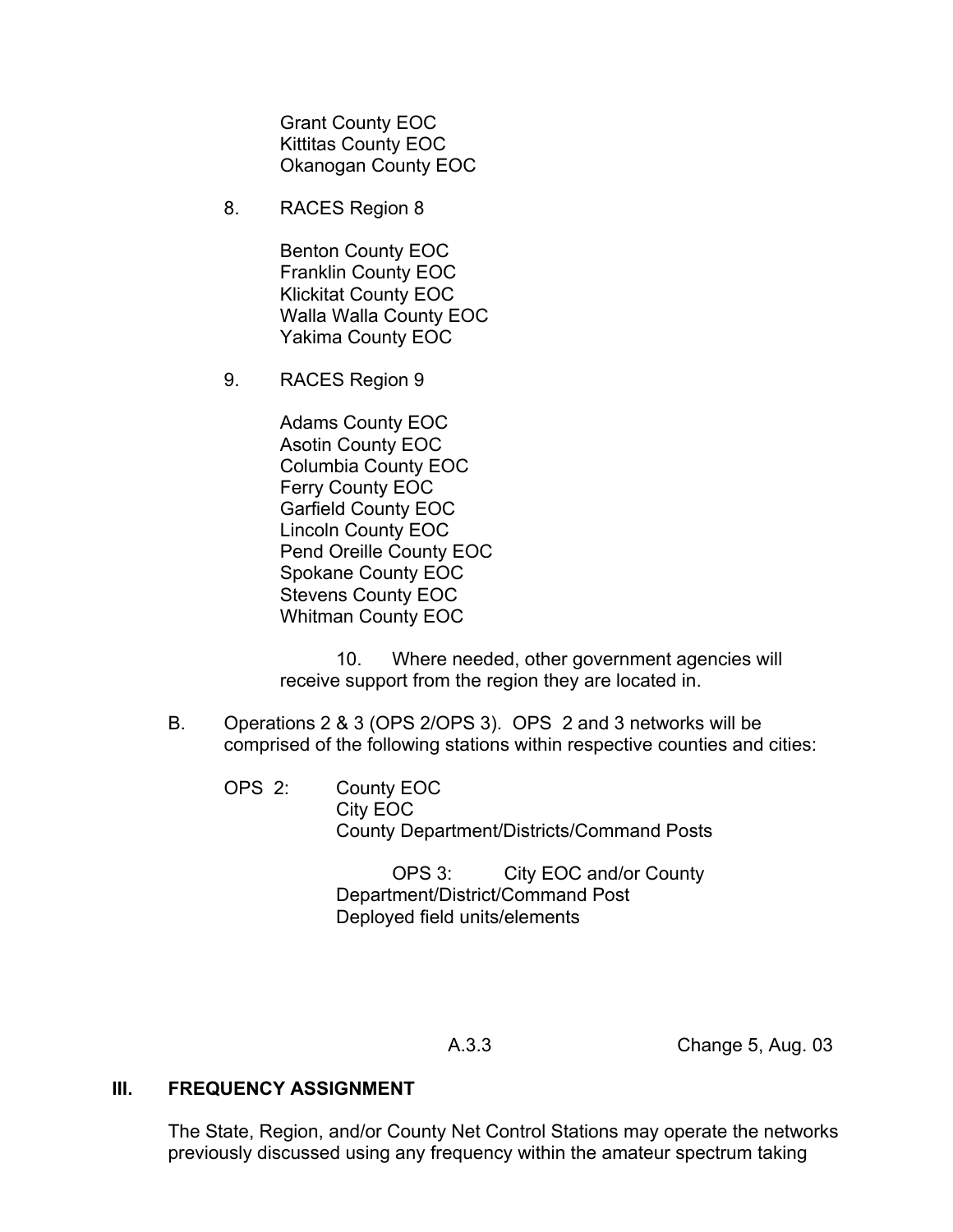into consideration the capabilities of the stations within respective nets. The State EOC RACES station will operate on frequencies assigned in subparagraph A and use other frequencies as needed.

A. State EOC - CMD 1 net

HF

- 3.985 MHz Primary Washington Emergency Net frequency (Use for initial check-in and for EMERGENCY traffic to State EOC) 3.994 MHz Secondary with other frequencies, as needed (Use for PRIORITY/
	- ROUTINE traffic to State EOC)
- 7.245 MHz Alternate Washington Emergency Net frequency
- 5.373 MHz Alternate Washington Emergency Net Frequency
- 3.624 MHz HF Packet (Pactor)

### Other HF

- 5.332 MHz Regional Coordination between sections/states
- 5.348 MHz Montana/Oregon
- 5.368 MHz Idaho
- 5.405 MHz National/International

### 2-meter

- 145.37 MHz Primary 2-meter frequency (PL: 136.5)
- 145.47 MHz Olympia repeater
- 146.80 MHz Olympia repeater
- 147.06 MHz Baw Faw Mountain

### 2-meter PACKET

145.01 MHz Sea Node

### 2-meter APRS

144.390 MHz

A.3.4 Change 5, Aug. 03

### 220/440 MHz

The state RACES station has 220 and 440 MHz capability and will come up on local repeaters or simplex frequencies as appropriate.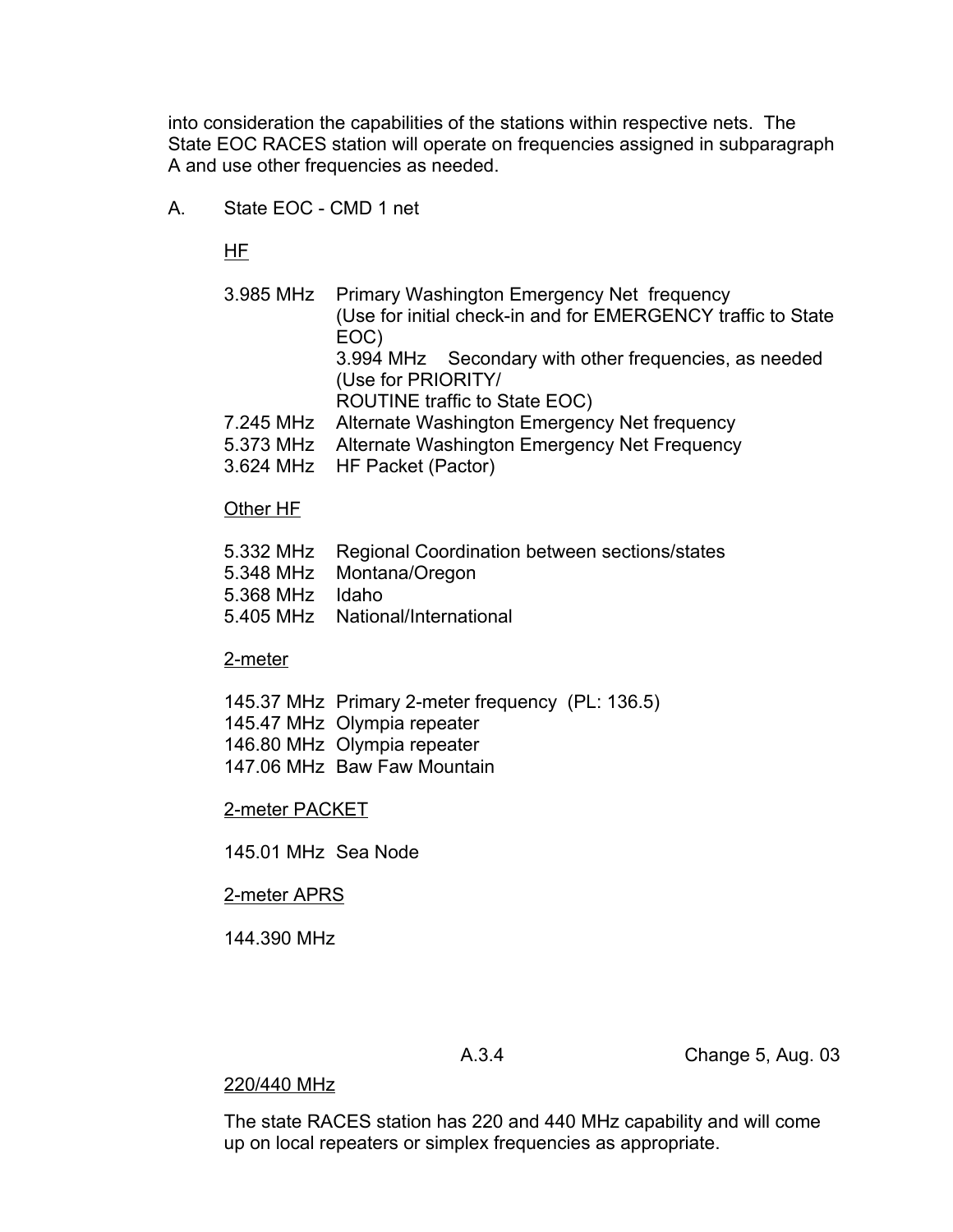B. Per FCC Part 97, Subpart E, section 97.407, use of frequency bands and segments and emissions authorized for the amateur service are available on a shared basis to stations in RACES. In the event of a national crisis and the invocation of the President's War Powers, the frequencies listed below are designated for RACES, and only those stations participating in RACES are authorized to use them. Use of these and other amateur service frequencies should be coordinated with the State and/or County RACES Officers. These may be assigned and used on State and Local Level RACES nets.

|            | 1. |                                 |                   |                        |           | 28.55-28.75 MHz |
|------------|----|---------------------------------|-------------------|------------------------|-----------|-----------------|
|            |    | 1975-2000 kHz                   | 14.22-14.23 MHz   |                        |           | 29.237-         |
| 29.273 MHz |    |                                 |                   |                        |           |                 |
|            |    |                                 |                   |                        |           | 29.45-29.65 MHz |
|            |    | 3.93-3.98 MHz 21.047-21.053 MHz |                   |                        |           | 50.35-50.75     |
| <b>MHz</b> |    |                                 |                   |                        |           |                 |
|            |    | 3.984-4.000 MHz                 | 21.228-21.267 MHz |                        | 52-54 MHz |                 |
|            |    | 7.079-7.125 MHz                 | 144.50-145.71 MHz |                        |           |                 |
|            |    | 7.245-7.255 MHz 146-148 MHz     |                   |                        |           |                 |
|            |    | 10.10-10.15 MHz                 |                   | 2390-2450 MHz segments |           |                 |
|            |    |                                 |                   |                        |           |                 |

- 2. 1.25 meter band 70 cm band 23 cm band
- 3. Channels at 3.997 MHz (USB) and 53.30 MHz (FM) may be used in emergency areas when required to make initial contact with a military unit and for communications with military stations on matters requiring coordination.
- C. Use of frequencies should be coordinated with the County RACES Officer in which assigned or operating in.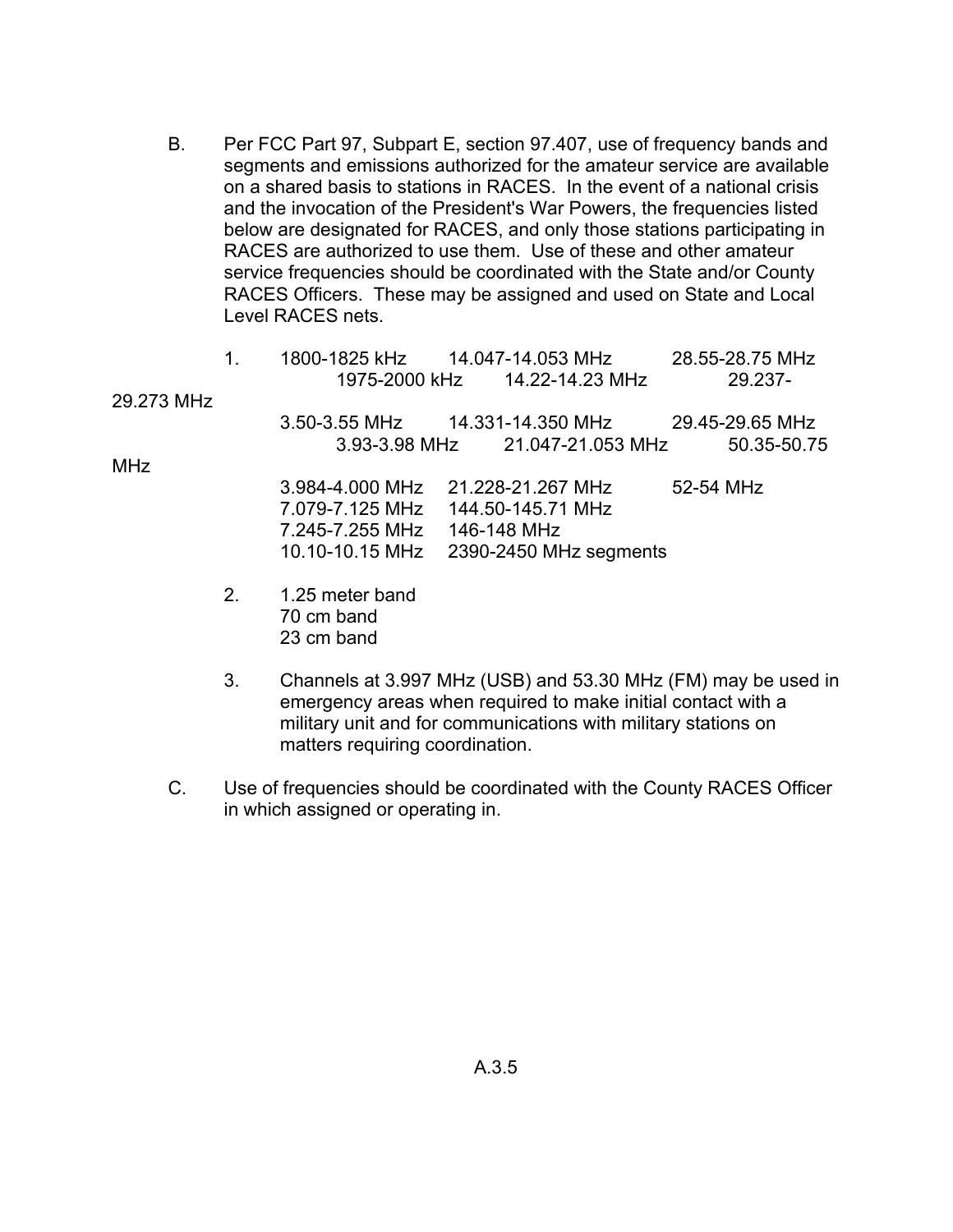# **I. PURPOSE**

The purpose of this annex is to identify and establish guidance for use of the message form when transmitting and receiving message traffic between stations.

# **II. USE OF THE ARRL RADIOGRAM**

- A. The ARRL Radiogram will be used by stations on State Command 1 to 3 networks (CMD 1/CMD 2/CMD 3) and the Local Operations 1 to 3 networks (OPS 1/OPS 2/OPS 3) for passing of voice message traffic. If capability exists, the message form should be used via PACKET as well.
- B. To ensure messages are handled in an efficient manner, three levels of precedence have been established. The general criteria for choosing the appropriate precedence is explained in the instructions for the form. Message drafters are responsible for choosing the appropriate precedence. The precedence levels are:
	- EMERGENCY (E): Message concerns a situation where lives are endangered or gravely impacted and immediate action/response is required. Action/response should occur within 30 minutes to one (1) hour "after receipt" of message. **Emergency messages will be transmitted ahead of any priority or routine messages.**
	- PRIORITY (P): Message concerns a situation where a timely operational response is required that would ensure that lives are not further endangered. Action/response should occur within four (4) to six (6) hours "after receipt" of message. **Priority messages will be transmitted ahead of any routine messages.**
	- ROUTINE (R): Message(s) that reflect routine data reference operational, logistical, and administrative concerns. Action/response should occur within twelve (12) to (18) hours.
- C. An EMERGENCY precedence message must first be approved and initialed by responsible authority (i.e. EOC Supervisor, elected official or designated representative) prior to transmission. PRIORITY and EMERGENCY messages should not exceed the maximum of 10 lines, 5 words per line, of uppercase 10-point typed letters or handwritten uppercase block lettering.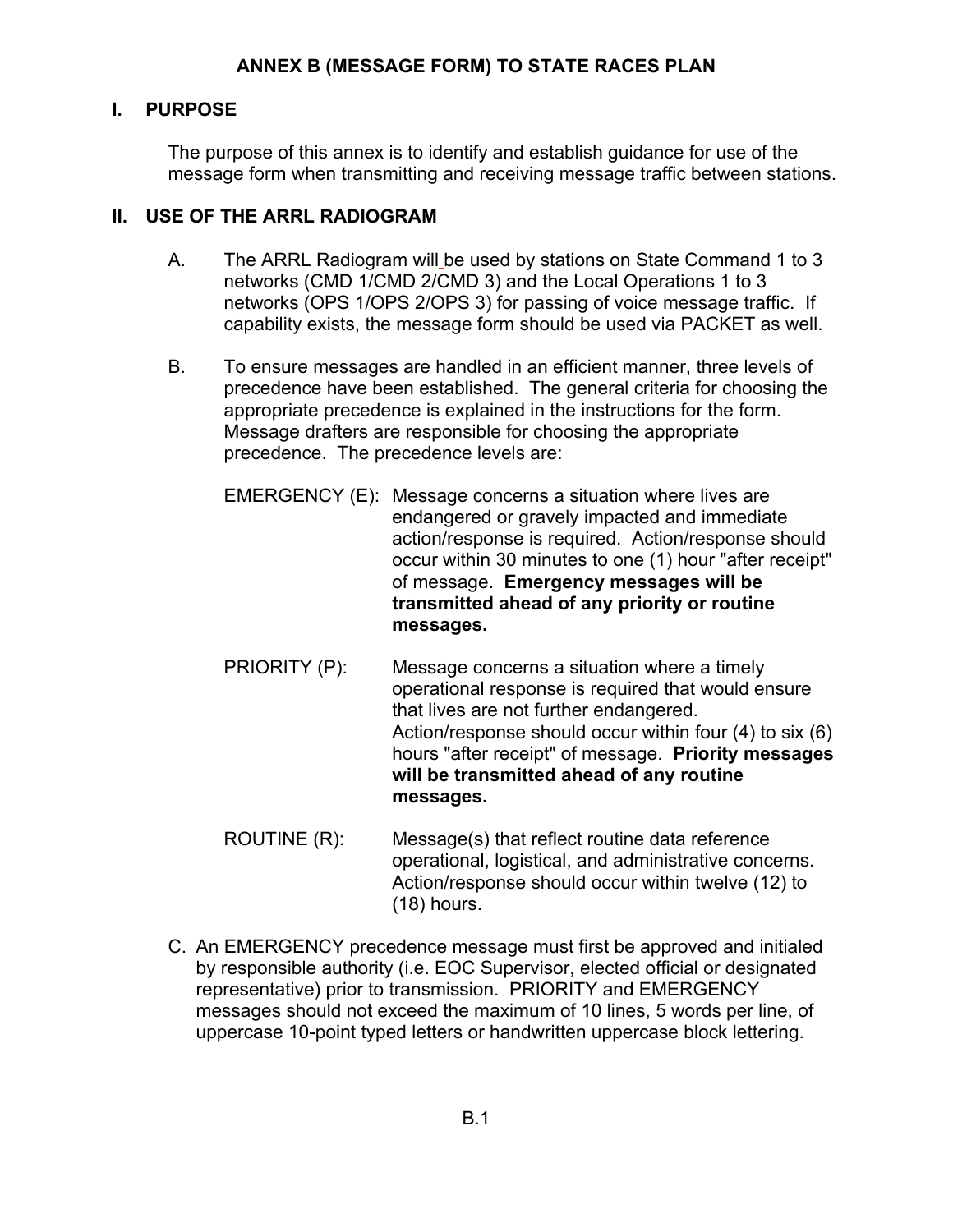# **ANNEX C (REQUESTS FOR AMATEUR RESOURCES) TO STATE RACES PLAN**

### **I. PURPOSE**

The purpose of this annex is to establish the procedures for requesting additional amateur radio operator/equipment support.

### **II. PROCEDURES FOR SUBMITTING REQUESTS**

- A. Requesting Official/Agency.
	- 1. The requesting official/agency is the local Emergency Management Director. Prior to submitting requests, the following criteria must be met:
		- a. All licensed/trained amateur radio operators and equipment resources within the county/city have been or will be exhausted.
		- b. Any mutual agreements with neighboring jurisdictions or support from within the region have or will be exhausted/depleted.
		- c. Ensure that a mission number has been assigned to the event that support is being requested for.
	- 2. Prepare the Communications Resources and Personnel Order form identified in this annex. Instructions for filling out the form are provided on the back of the form. The form can be reproduced locally.
	- 3. Submit request to the State Emergency Management Division, State Emergency Operations Officer (SEOO).
	- 4. Be prepared to accept personnel/equipment requested upon approval of request. Lodging and meals must be provided by requesting jurisdiction.
- B. State Emergency Management Division (EMD)
	- 1. Upon receipt of request, the State EMD Telecommunications Office and RACES Radio Officer will review the requirements and contact region coordinator(s) to determine availability of resources being requested.

2. Region Coordinator(s), in coordination with local RACES/ARES officers will identify possible resources to support the request.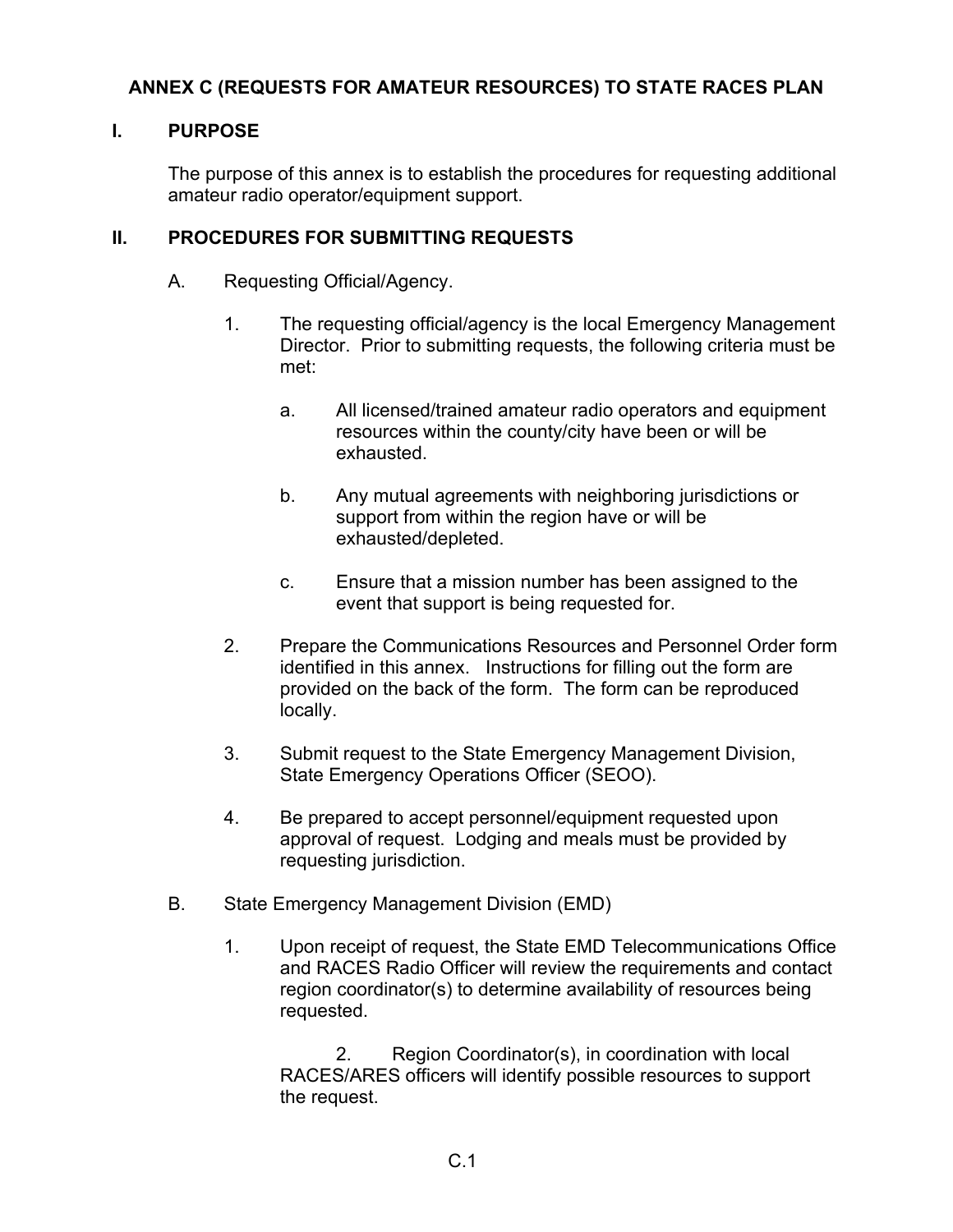- 3. Upon identification of resources, a RACES resource number will be assigned which will be used to track the resource while used. A resource number will be assigned to each individual and/or piece of equipment being used.
- 4. The requesting official/agency and supporting Region Coordinator will be notified of approval and information will be provided concerning the request.
- C*.* Providing Organization
	- 1. The organization being requested to provide the resources will identify and determine availability of resources. Resources should be identified using the form at Appendix 1of this Annex.
	- 2. If resources are available, the providing organization must ensure that operators are licensed to meet the need, personnel are registered as emergency workers, and equipment is fully operational.
	- 3. Provide the names of any personnel being used to the State RACES Radio Officer.

4. Provide an estimated time that personnel/equipment will arrive on site. Ensure that personnel are told to report to the EOC or staging area of the requesting jurisdiction.

Appendix 1 – Amateur Radio Resource List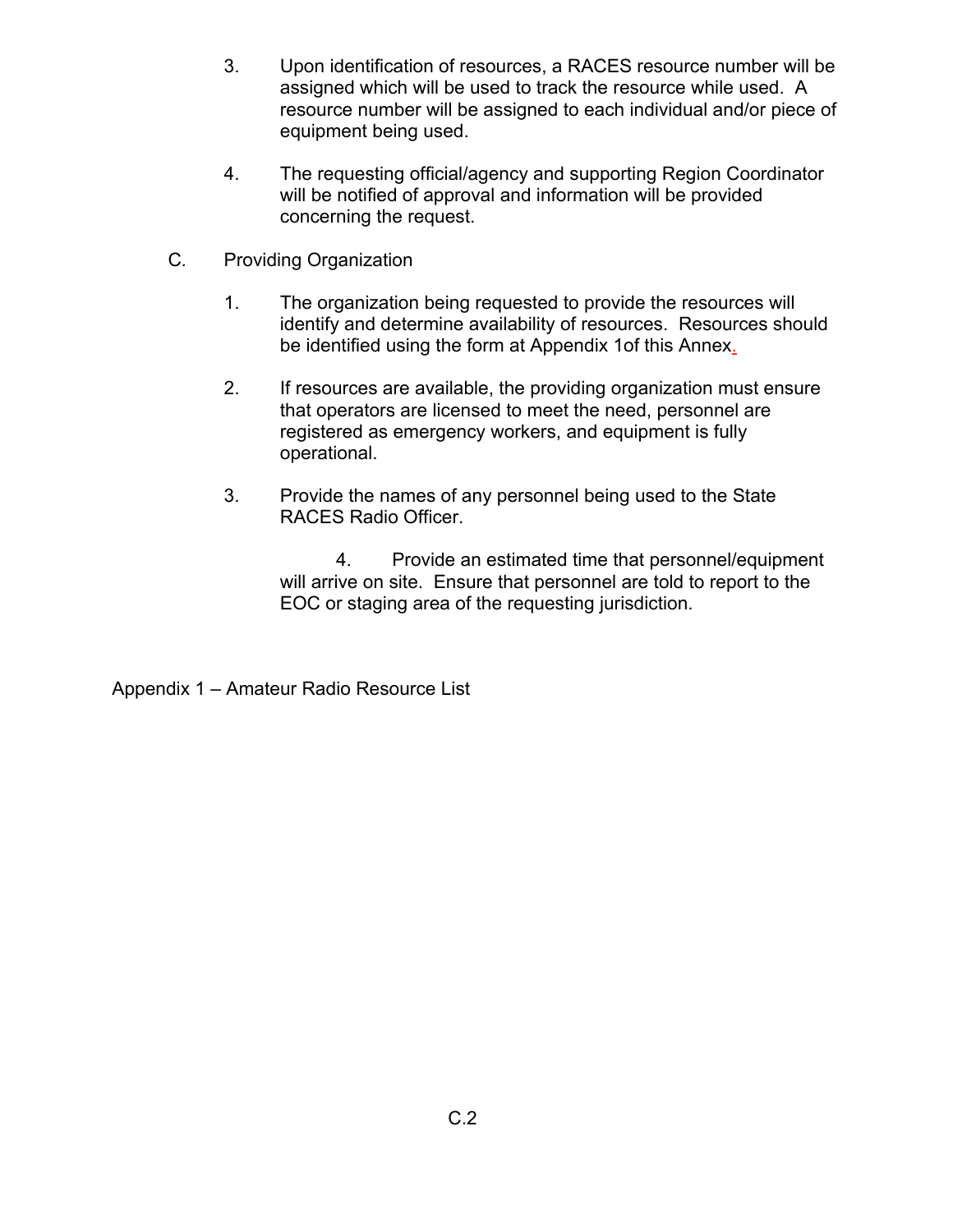# **COMMUNICATIONS RESOURCES AND PERSONNEL ORDER**

| Α.                 | <b>INFORMATION FROM REQUESTING AGENCY:</b>                                                                                                                                                                                     |
|--------------------|--------------------------------------------------------------------------------------------------------------------------------------------------------------------------------------------------------------------------------|
| 1.                 |                                                                                                                                                                                                                                |
| 2.                 | EMD MISSION NO.                                                                                                                                                                                                                |
| 3.                 | AGENCY, AGENCY CONTACT, and TELEPHONE NO.                                                                                                                                                                                      |
|                    |                                                                                                                                                                                                                                |
| 4.                 | WHAT (Type of personnel and/or equipment) IS REQUIRED?                                                                                                                                                                         |
|                    |                                                                                                                                                                                                                                |
| 5.                 |                                                                                                                                                                                                                                |
| 6.                 | WHERE?                                                                                                                                                                                                                         |
|                    |                                                                                                                                                                                                                                |
| 7.                 | (Name/Title)                                                                                                                                                                                                                   |
| 8.                 | <b>TASK/MISSION:</b>                                                                                                                                                                                                           |
|                    |                                                                                                                                                                                                                                |
|                    | TAC CALLSIGNS: University of the set of the set of the set of the set of the set of the set of the set of the set of the set of the set of the set of the set of the set of the set of the set of the set of the set of the se |
| В.                 | INFORMATION FROM AGENCY PROVIDING RESOURCE                                                                                                                                                                                     |
|                    | WHO SENT (Name/Callsign)<br><b>Agency Registered With</b>                                                                                                                                                                      |
|                    |                                                                                                                                                                                                                                |
| C.                 |                                                                                                                                                                                                                                |
|                    | Title: _________________________________Signature: _____________________________                                                                                                                                               |
| <b>RACES 11/94</b> | <b>INSTRUCTIONS FOR COMPLETING THIS FORM</b>                                                                                                                                                                                   |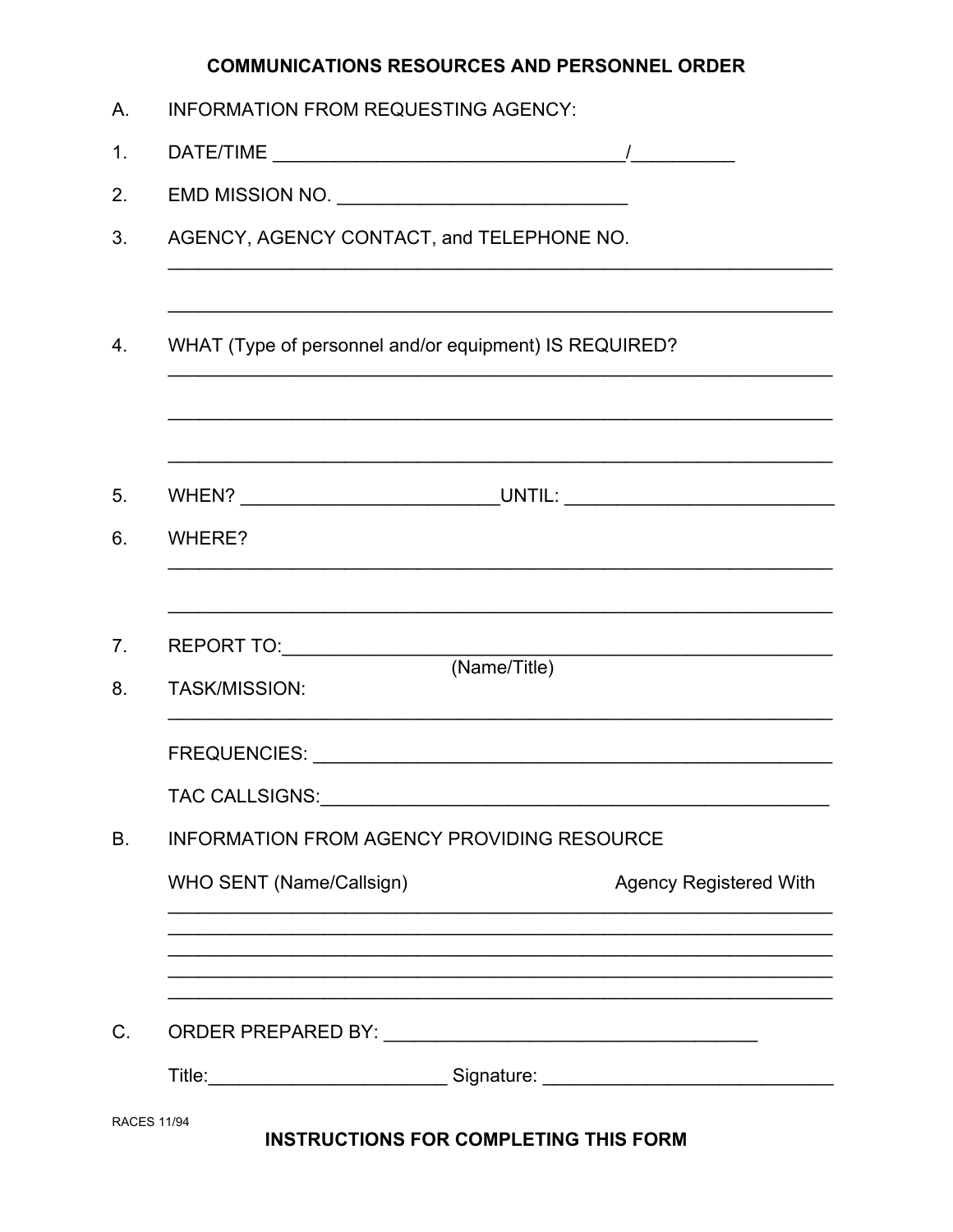- A. INFORMATION FROM REQUESTING AGENCY
- 1. DATE/TIME: 08/23/94 0800 (24-hour time)
- 2. EMD MISSION NO.: Indicate the Mission Number assigned by the State Emergency Operations Officer (SEOO) or the Emergency Operations Center. A mission number must be assigned when considering the use of volunteers such as amateur radio operators.
- 3. AGENCY, AGENCY CONTACT, AND PHONE NUMBER: County, John Doe, (206) xxx-xxxx
- 4. WHAT (type of personnel/equipment) IS REQUIRED:

Identify equipment needed, number of personnel needed, license required, etc.

- 5. WHEN: Provide date needed. UNTIL: Indicate date when requirement no longer needed.
- 6. WHERE: Indicate where resource is to go to and report.
- 7. REPORT TO: Provide name of individual to report to upon arrival. Should be local EOC or staging area.
- 8. TASK/MISSION: Define what the operators and/or equipment will be used for or what they will be doing to support operation.
	- FREQUENCIES: Indicate frequencies that will be used in support of the mission.
	- TAC CALLSIGNS: Indicate any "tactical" callsigns that will be used.
- B. INFORMATION FROM AGENCY PROVIDING RESOURCE

WHO SENT?List of personnel being provided. Personnel identified must be registered with the state or local emergency management office as an Emergency Worker - Communications.

C. ORDER PREPARED BY: Name of individual who prepared this order and signature.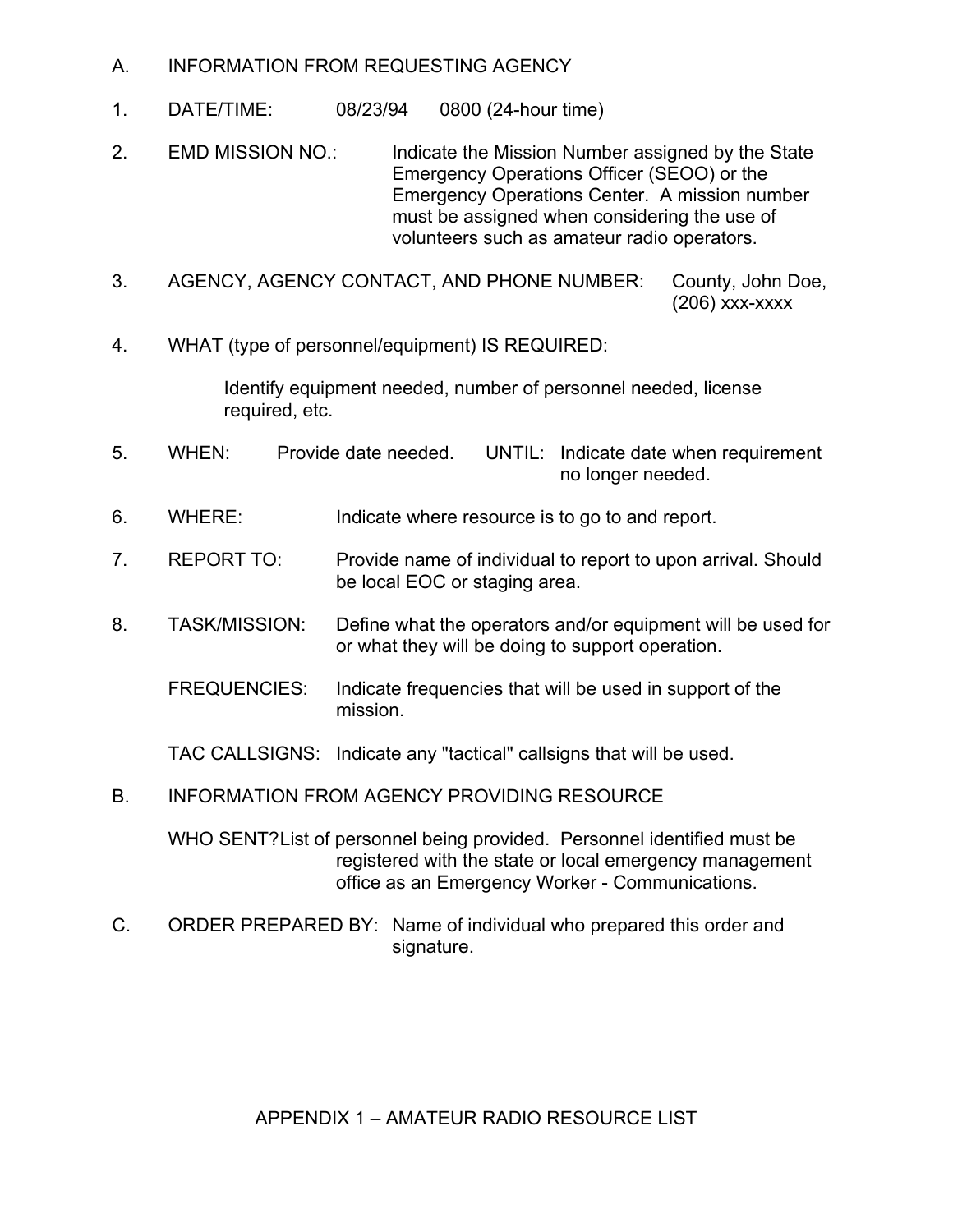The following form (TAB A) should be prepared, maintained, and a copy submitted to the state Emergency Management Division identifying those personnel who volunteer and can be available to support emergency communications away from the home jurisdiction.

When identifying personnel for this list, the following should be considered.

- Are the personnel registered as Emergency Workers?
- Are personnel willing to be deployed out of their "home" jurisdiction?
- Are personnel capable to be self-sustaining for up to 72 hours when deployed out of their "home" jurisdiction?
- Are personnel trained to set-up and operate equipment and handle message traffic effectively and efficiently under varying conditions/environments?

The information provided will be an invaluable tool for ensuring your resources are appropriately accounted for, particularly when personnel are deployed and possibly placed in harm's way.

Tab A – Amateur Radio Resources List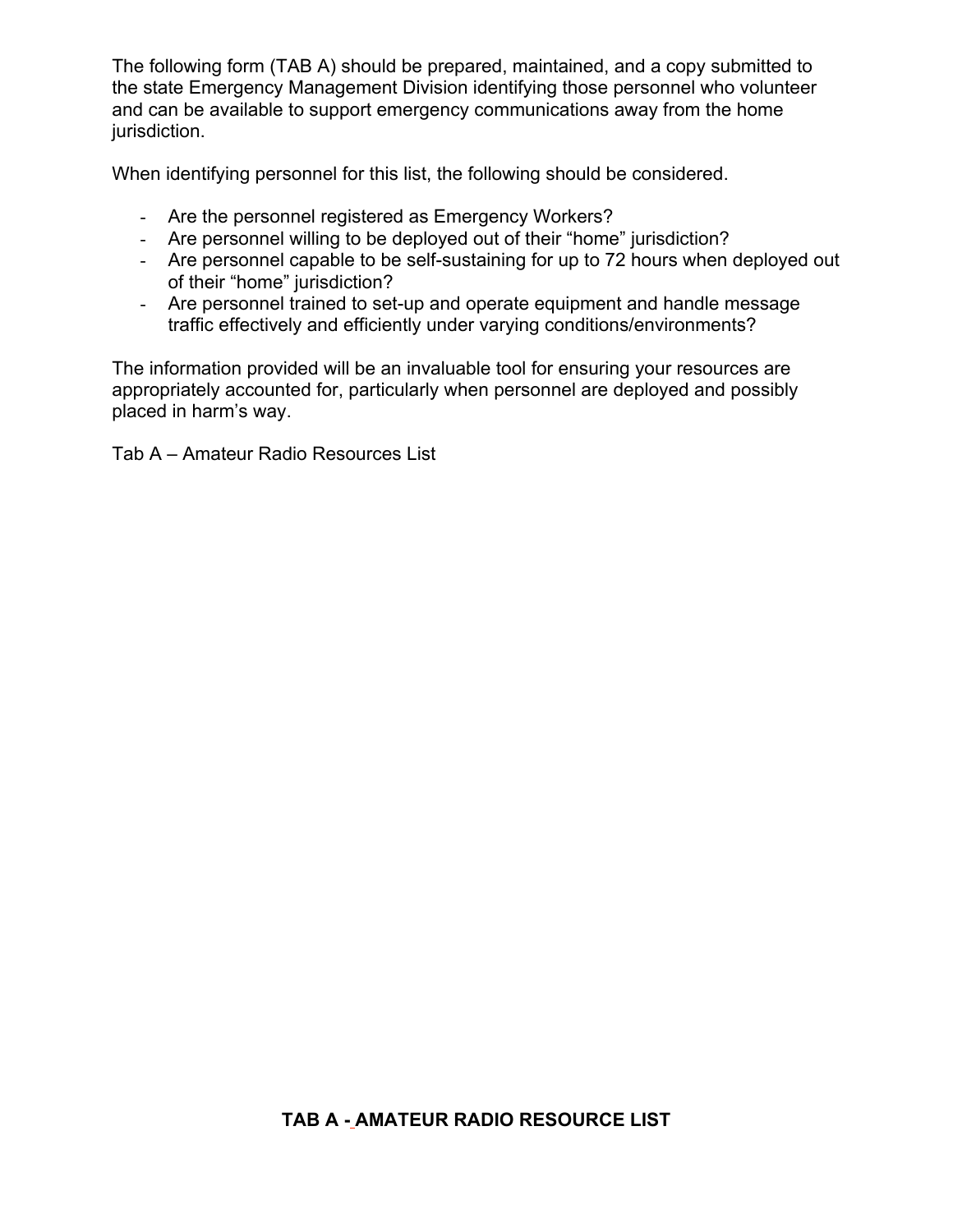| <b>JURISDICTION:</b> |  |  |  |  |
|----------------------|--|--|--|--|
|                      |  |  |  |  |

**POINT OF CONTACT: \_\_\_\_\_\_\_\_\_\_\_\_\_\_\_\_\_\_\_\_\_\_\_\_\_\_ PHONE NO. \_\_\_\_\_\_\_\_\_\_\_\_\_**

 **(24-hr Number)**

| <b>NAME</b> | <b>CALLSIGN</b> | <b>LICENSE</b> | <b>TYPE EQUIP.</b> | <b>MOBILE/PORT.</b> |
|-------------|-----------------|----------------|--------------------|---------------------|
|             |                 |                |                    |                     |
|             |                 |                |                    |                     |
|             |                 |                |                    |                     |
|             |                 |                |                    |                     |
|             |                 |                |                    |                     |
|             |                 |                |                    |                     |
|             |                 |                |                    |                     |
|             |                 |                |                    |                     |
|             |                 |                |                    |                     |
|             |                 |                |                    |                     |
|             |                 |                |                    |                     |
|             |                 |                |                    |                     |
|             |                 |                |                    |                     |
|             |                 |                |                    |                     |
|             |                 |                |                    |                     |
|             |                 |                |                    |                     |
|             |                 |                |                    |                     |
|             |                 |                |                    |                     |
|             |                 |                |                    |                     |
|             |                 |                |                    |                     |
|             |                 |                |                    |                     |
|             |                 |                |                    |                     |
|             |                 |                |                    |                     |
|             |                 |                |                    |                     |
|             |                 |                |                    |                     |
|             |                 |                |                    |                     |
|             |                 |                |                    |                     |
|             |                 |                |                    |                     |
|             |                 |                |                    |                     |
|             |                 |                |                    |                     |
|             |                 |                |                    |                     |
|             |                 |                |                    |                     |
|             |                 |                |                    |                     |

**CERTIFICATION: Individuals listed have met the requirements to be registered as Emergency Workers within this jurisdiction.** 

**EM Director and/or POC Initials: \_\_\_\_\_\_\_\_\_\_\_\_ Date: \_\_\_\_\_\_\_\_\_\_\_\_\_**

# **INSTRUCTIONS FOR COMPLETING INFORMATION**

**JURISDICTION: County or City**